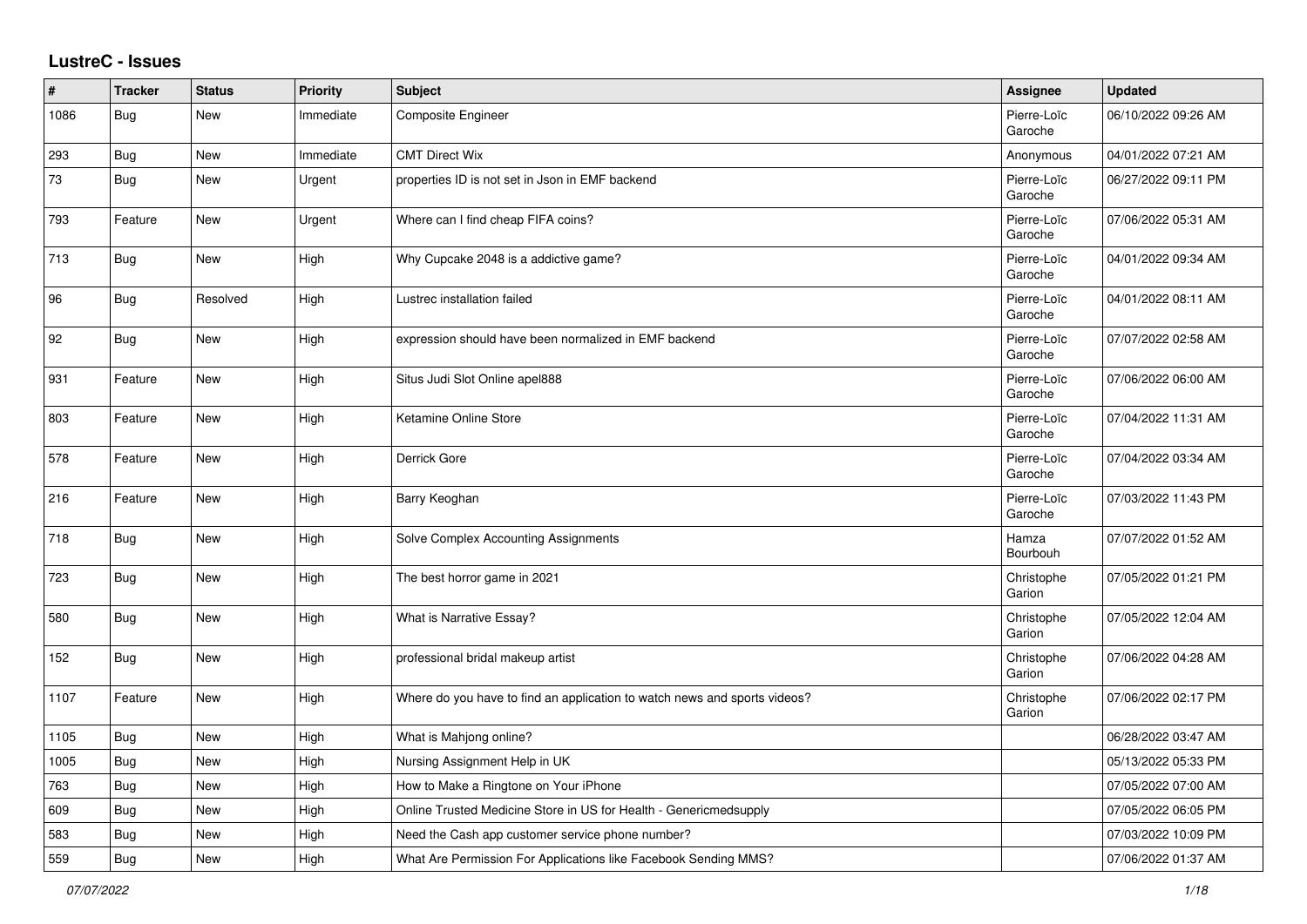| $\pmb{\#}$ | <b>Tracker</b> | <b>Status</b> | <b>Priority</b> | <b>Subject</b>                                                                | Assignee               | <b>Updated</b>      |
|------------|----------------|---------------|-----------------|-------------------------------------------------------------------------------|------------------------|---------------------|
| 279        | Bug            | New           | High            | What is an essential feature of an internal communications app?               |                        | 07/07/2022 12:02 AM |
| 273        | Bug            | New           | High            | assignment help online                                                        |                        | 04/01/2022 08:17 AM |
| 1095       | Feature        | New           | High            | Want to Know the Best CV Makers in Dubai?                                     |                        | 06/20/2022 06:29 AM |
| 1066       | Feature        | <b>New</b>    | High            | Using the default Routerlogin.net web address for setup                       |                        | 05/31/2022 12:16 PM |
| 681        | Feature        | <b>New</b>    | High            | <b>Online Class</b>                                                           |                        | 07/04/2022 03:19 AM |
| 493        | Feature        | New           | High            | chainsaw dance                                                                |                        | 07/06/2022 08:52 PM |
| 476        | Feature        | <b>New</b>    | High            | <b>American Airlines Reservations</b>                                         |                        | 07/04/2022 09:51 AM |
| 897        | Bug            | New           | Normal          | Slot Pulsa Pragmatic Play                                                     | Xavier Thirioux        | 04/01/2022 12:08 PM |
| 815        | Bug            | <b>New</b>    | Normal          | how do i call cash app customer service                                       | Xavier Thirioux        | 07/04/2022 12:34 PM |
| 896        | Feature        | <b>New</b>    | Normal          | Application of North Finder in Mining Industry                                | Xavier Thirioux        | 07/06/2022 02:02 PM |
| 1110       | <b>Bug</b>     | <b>New</b>    | Normal          | Six Guns Mod Apk Answers Your Questions                                       | Pierre-Loïc<br>Garoche | 06/28/2022 06:26 PM |
| 1088       | Bug            | <b>New</b>    | Normal          | Health And Fitness Tips 2022                                                  | Pierre-Loïc<br>Garoche | 07/06/2022 02:06 PM |
| 1064       | Bug            | <b>New</b>    | Normal          | How to delete Cash App history?                                               | Pierre-Loïc<br>Garoche | 06/11/2022 10:29 AM |
| 1055       | Bug            | <b>New</b>    | Normal          | seo apk                                                                       | Pierre-Loïc<br>Garoche | 05/27/2022 06:23 AM |
| 1054       | Bug            | New           | Normal          | Apkmodule                                                                     | Pierre-Loïc<br>Garoche | 05/26/2022 03:37 PM |
| 1038       | Bug            | New           | Normal          | How to Fix Canon Printer Offline ISsue                                        | Pierre-Loïc<br>Garoche | 05/27/2022 05:25 AM |
| 1035       | Bug            | <b>New</b>    | Normal          | how to relieve spam score                                                     | Pierre-Loïc<br>Garoche | 05/18/2022 11:39 AM |
| 1010       | <b>Bug</b>     | <b>New</b>    | Normal          | what are the requirements to borrow money from cash app ? cash app borrow app | Pierre-Loïc<br>Garoche | 05/11/2022 09:29 AM |
| 1003       | Bug            | <b>New</b>    | Normal          | Drift F1 is a drifting car game inspired by F1's tracks.                      | Pierre-Loïc<br>Garoche | 05/10/2022 10:52 AM |
| 936        | Bug            | <b>New</b>    | Normal          | Avantages de l'extension AliTools pour faire du shopping sur Aliexpress       | Pierre-Loïc<br>Garoche | 04/12/2022 11:35 AM |
| 860        | Bug            | <b>New</b>    | Normal          | pokemon guide                                                                 | Pierre-Loïc<br>Garoche | 06/18/2022 08:18 PM |
| 837        | Bug            | New           | Normal          | To Create An Instagram Story                                                  | Pierre-Loïc<br>Garoche | 04/01/2022 08:58 AM |
| 829        | Bug            | New           | Normal          | Write My Dissertation For Me UK                                               | Pierre-Loïc<br>Garoche | 07/06/2022 02:41 AM |
| 814        | <b>Bug</b>     | New           | Normal          | <b>Stage Fright Cure</b>                                                      | Pierre-Loïc<br>Garoche | 06/28/2022 12:31 AM |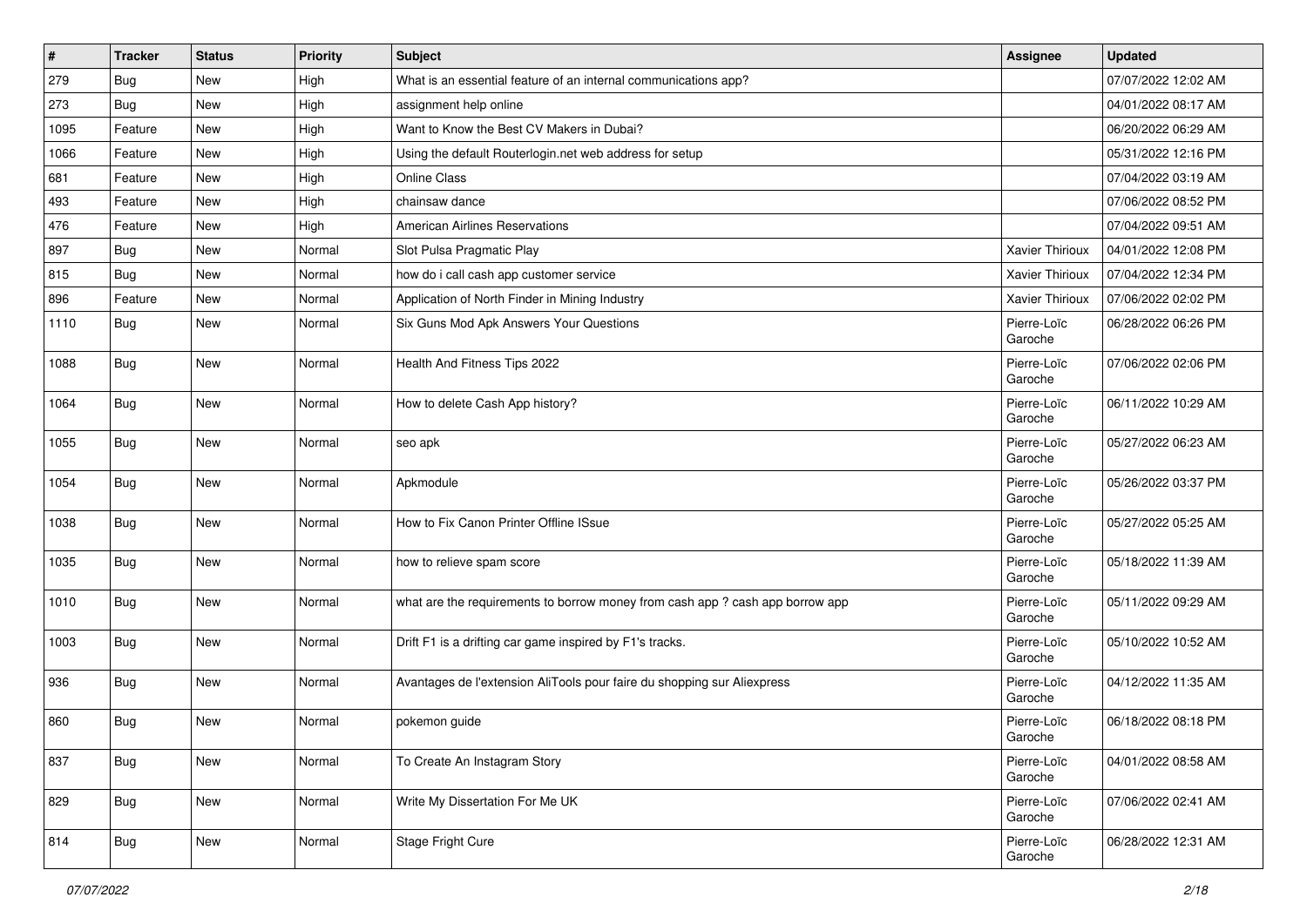| #   | <b>Tracker</b> | <b>Status</b> | <b>Priority</b> | <b>Subject</b>                                                                       | Assignee               | <b>Updated</b>      |
|-----|----------------|---------------|-----------------|--------------------------------------------------------------------------------------|------------------------|---------------------|
| 780 | Bug            | New           | Normal          | <b>Best Whatsapp Modified APKs</b>                                                   | Pierre-Loïc<br>Garoche | 07/04/2022 02:09 AM |
| 759 | Bug            | <b>New</b>    | Normal          | Canon IJ Network Tool                                                                | Pierre-Loïc<br>Garoche | 07/04/2022 09:13 AM |
| 727 | Bug            | <b>New</b>    | Normal          | Drive for speed simulator mod apk                                                    | Pierre-Loïc<br>Garoche | 06/27/2022 06:33 AM |
| 707 | Bug            | <b>New</b>    | Normal          | Why Accounting Assignments Are Beneficial For The Students?                          | Pierre-Loïc<br>Garoche | 07/04/2022 06:59 PM |
| 674 | Bug            | <b>New</b>    | Normal          | The best game in 2021                                                                | Pierre-Loïc<br>Garoche | 07/07/2022 12:49 AM |
| 671 | Bug            | <b>New</b>    | Normal          | Hot games                                                                            | Pierre-Loïc<br>Garoche | 07/06/2022 02:14 AM |
| 663 | Bug            | <b>New</b>    | Normal          | Know how the Cash app twitches words in a detailed way.                              | Pierre-Loïc<br>Garoche | 06/28/2022 07:08 PM |
| 602 | Bug            | <b>New</b>    | Normal          | Best Essay Writing Service UK                                                        | Pierre-Loïc<br>Garoche | 07/05/2022 01:28 AM |
| 601 | Bug            | <b>New</b>    | Normal          | Best Essay Writing Service UK                                                        | Pierre-Loïc<br>Garoche | 07/04/2022 07:26 PM |
| 582 | <b>Bug</b>     | <b>New</b>    | Normal          | Cash App Won't Let Me Send Money If There Is A Low Balance Available                 | Pierre-Loïc<br>Garoche | 07/05/2022 11:59 PM |
| 571 | Bug            | <b>New</b>    | Normal          | How may the Cash app dispute your trade?                                             | Pierre-Loïc<br>Garoche | 07/02/2022 11:09 AM |
| 570 | Bug            | <b>New</b>    | Normal          | What is Sutton bank cash app customer service phone number?                          | Pierre-Loïc<br>Garoche | 07/06/2022 12:33 PM |
| 569 | <b>Bug</b>     | <b>New</b>    | Normal          | What is the incoming and outgoing mail server for Outlook IMAP settings?             | Pierre-Loïc<br>Garoche | 07/05/2022 05:35 PM |
| 534 | Bug            | <b>New</b>    | Normal          | Know how to initiate cash app refund by contacting the technical team                | Pierre-Loïc<br>Garoche | 07/07/2022 02:53 AM |
| 523 | Bug            | <b>New</b>    | Normal          | What Is The Right Google Account Recovery Aid To Regain Account Access?              | Pierre-Loïc<br>Garoche | 07/07/2022 01:25 AM |
| 501 | Bug            | <b>New</b>    | Normal          | How Do I Annihilate Cash App Transfer Failed Problems Effectively                    | Pierre-Loïc<br>Garoche | 07/06/2022 08:52 PM |
| 500 | Bug            | <b>New</b>    | Normal          | Simply contact the technical team, to find the solution to cash app refund problems. | Pierre-Loïc<br>Garoche | 07/06/2022 01:09 AM |
| 275 | <b>Bug</b>     | <b>New</b>    | Normal          | Activate Cash App Card With Or Without QR - Step By Step Guide                       | Pierre-Loïc<br>Garoche | 07/07/2022 01:09 AM |
| 251 | <b>Bug</b>     | <b>New</b>    | Normal          | All About Cash App Transfer Fail Problems                                            | Pierre-Loïc<br>Garoche | 07/06/2022 02:08 AM |
| 249 | <b>Bug</b>     | New           | Normal          | Steps to Activate Cash App Card in Less then 2 Minutes - Get Information             | Pierre-Loïc<br>Garoche | 06/21/2022 07:52 PM |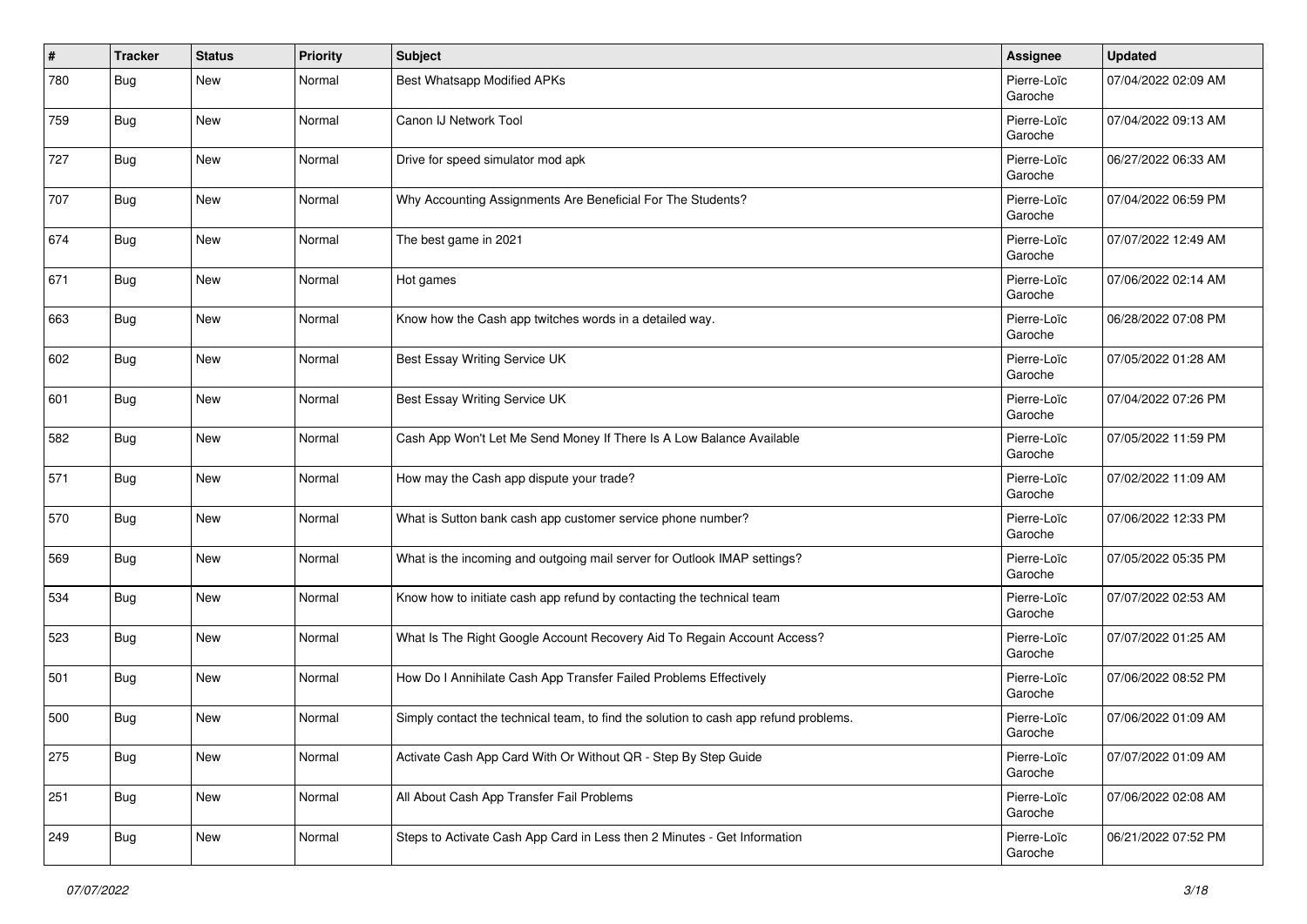| $\vert$ # | <b>Tracker</b> | <b>Status</b> | <b>Priority</b> | <b>Subject</b>                                                                       | Assignee               | <b>Updated</b>      |
|-----------|----------------|---------------|-----------------|--------------------------------------------------------------------------------------|------------------------|---------------------|
| 231       | Bug            | New           | Normal          | Is the ringtone download difficult or not?                                           | Pierre-Loïc<br>Garoche | 07/04/2022 05:42 PM |
| 188       | <b>Bug</b>     | <b>New</b>    | Normal          | Why are university students buying assignments online?                               | Pierre-Loïc<br>Garoche | 07/06/2022 02:59 PM |
| 155       | Bug            | <b>New</b>    | Normal          | Cant access my cash app account                                                      | Pierre-Loïc<br>Garoche | 07/05/2022 04:42 PM |
| 120       | Bug            | <b>New</b>    | Normal          | ghfjtkx                                                                              | Pierre-Loïc<br>Garoche | 07/06/2022 05:37 AM |
| 88        | Bug            | <b>New</b>    | Normal          | kind2 output: When for node arguments                                                | Pierre-Loïc<br>Garoche | 07/05/2022 01:40 PM |
| 78        | Bug            | In Progress   | Normal          | Why generate MCDC conditions for constant flows?                                     | Pierre-Loïc<br>Garoche | 04/01/2022 08:08 AM |
| 74        | Bug            | New           | Normal          | const is not supported inside contract                                               | Pierre-Loïc<br>Garoche | 07/06/2022 09:34 PM |
| 72        | Bug            | <b>New</b>    | Normal          | Simulinkd does not match Lustre using EMF backend when using nested Merge expression | Pierre-Loïc<br>Garoche | 04/01/2022 08:06 AM |
| 960       | Feature        | <b>New</b>    | Normal          | Zooming Instagram Picture In Full HD                                                 | Pierre-Loïc<br>Garoche | 07/05/2022 08:36 AM |
| 868       | Feature        | New           | Normal          | What Is the Role of a Graphic Designer?                                              | Pierre-Loïc<br>Garoche | 04/01/2022 09:12 AM |
| 866       | Feature        | New           | Normal          | Northern Ireland Dissertation Writing Service                                        | Pierre-Loïc<br>Garoche | 04/01/2022 09:12 AM |
| 824       | Feature        | <b>New</b>    | Normal          | How to watch Fox News on my Smart TV or similar devices?                             | Pierre-Loïc<br>Garoche | 06/27/2022 08:32 PM |
| 823       | Feature        | <b>New</b>    | Normal          | How much does Disney Plus cost?                                                      | Pierre-Loïc<br>Garoche | 06/27/2022 04:05 AM |
| 779       | Feature        | New           | Normal          | Latest Whatsapp groups for Teens                                                     | Pierre-Loïc<br>Garoche | 07/04/2022 09:11 AM |
| 606       | Feature        | <b>New</b>    | Normal          | Play unblocked cookie crush 3                                                        | Pierre-Loïc<br>Garoche | 07/05/2022 09:05 PM |
| 572       | Feature        | <b>New</b>    | Normal          | New features of WhatsApp Plus on Android phones                                      | Pierre-Loïc<br>Garoche | 07/05/2022 06:45 AM |
| 521       | Feature        | <b>New</b>    | Normal          | Check out the Cash app Card balance for an overdraft.                                | Pierre-Loïc<br>Garoche | 07/07/2022 01:07 AM |
| 263       | Feature        | New           | Normal          | Wrecked Car Is Nothing But A Worthless                                               | Pierre-Loïc<br>Garoche | 07/06/2022 01:35 PM |
| 224       | Feature        | New           | Normal          | Instant Personal Loan                                                                | Pierre-Loïc<br>Garoche | 06/28/2022 04:40 PM |
| 63        | Feature        | New           | Normal          | Skip normalization step in mutation generation if it possible                        | Pierre-Loïc<br>Garoche | 07/05/2022 03:53 AM |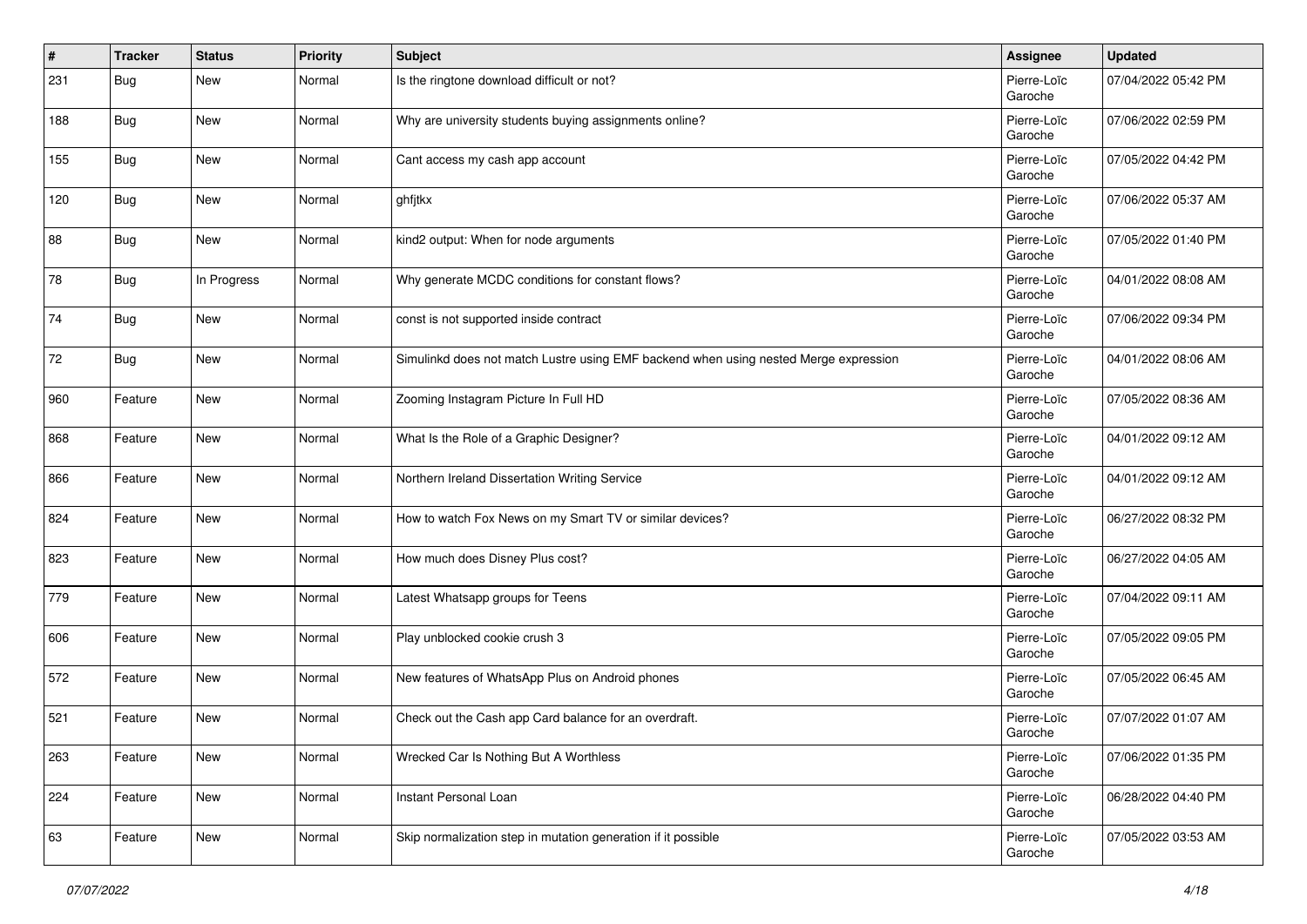| $\vert$ # | <b>Tracker</b> | <b>Status</b> | <b>Priority</b> | <b>Subject</b>                                                                 | Assignee              | <b>Updated</b>      |
|-----------|----------------|---------------|-----------------|--------------------------------------------------------------------------------|-----------------------|---------------------|
| 1128      | Bug            | New           | Normal          | cvjvfbdi                                                                       | Hamza<br>Bourbouh     | 06/27/2022 01:52 PM |
| 976       | Bug            | <b>New</b>    | Normal          | How to delete the cash app account history right now?                          | Hamza<br>Bourbouh     | 06/28/2022 11:22 AM |
| 536       | <b>Bug</b>     | <b>New</b>    | Normal          | How to check the balance on the cash app card                                  | Hamza<br>Bourbouh     | 07/06/2022 11:39 PM |
| 162       | Bug            | <b>New</b>    | Normal          | gfyuik9                                                                        | Hamza<br>Bourbouh     | 04/01/2022 08:01 AM |
| 1017      | Feature        | New           | Normal          | fleeing the complex                                                            | Hamza<br>Bourbouh     | 05/13/2022 06:33 AM |
| 1047      | <b>Bug</b>     | <b>New</b>    | Normal          | Opensea                                                                        | Corentin<br>Lauverjat | 05/24/2022 02:32 PM |
| 818       | Bug            | <b>New</b>    | Normal          | Have you ever played a basketball game?                                        | Corentin<br>Lauverjat | 04/01/2022 08:55 AM |
| 761       | Bug            | <b>New</b>    | Normal          | What is it about basketball that makes it so popular in the United States?     | Corentin<br>Lauverjat | 07/05/2022 11:09 AM |
| 264       | <b>Bug</b>     | <b>New</b>    | Normal          | We Buy Your Unwanted Car                                                       | Corentin<br>Lauverjat | 07/06/2022 03:49 AM |
| 1093      | <b>Bug</b>     | New           | Normal          | Uniswap Exchange                                                               | Christophe<br>Garion  | 06/14/2022 11:55 AM |
| 1074      | <b>Bug</b>     | <b>New</b>    | Normal          | Dissertation writing help at economical rates!                                 | Christophe<br>Garion  | 06/06/2022 04:48 PM |
| 1000      | <b>Bug</b>     | <b>New</b>    | Normal          | Super easy way to zoom photos and upload to Instagram                          | Christophe<br>Garion  | 07/06/2022 01:59 PM |
| 986       | <b>Bug</b>     | <b>New</b>    | Normal          | dbhdsvbhdf                                                                     | Christophe<br>Garion  | 06/27/2022 04:12 PM |
| 955       | Bug            | New           | Normal          | How Long Does Verification Take On Cash App If You Apply For The Verification? | Christophe<br>Garion  | 07/05/2022 02:41 PM |
| 939       | Bug            | <b>New</b>    | Normal          | Ability to change sound notifications                                          | Christophe<br>Garion  | 06/27/2022 11:29 PM |
| 938       | Bug            | New           | Normal          | Would you like to have your own ringtone                                       | Christophe<br>Garion  | 06/26/2022 09:54 PM |
| 858       | <b>Bug</b>     | New           | Normal          | opourid                                                                        | Christophe<br>Garion  | 04/01/2022 09:13 AM |
| 805       | <b>Bug</b>     | <b>New</b>    | Normal          | Ketamine Online Store                                                          | Christophe<br>Garion  | 07/01/2022 02:49 AM |
| 797       | <b>Bug</b>     | New           | Normal          | Psychedelic                                                                    | Christophe<br>Garion  | 07/06/2022 12:46 AM |
| 722       | Bug            | New           | Normal          | Vergrößern Sie Instagram-Fotos mit instazoom                                   | Christophe<br>Garion  | 07/05/2022 08:23 AM |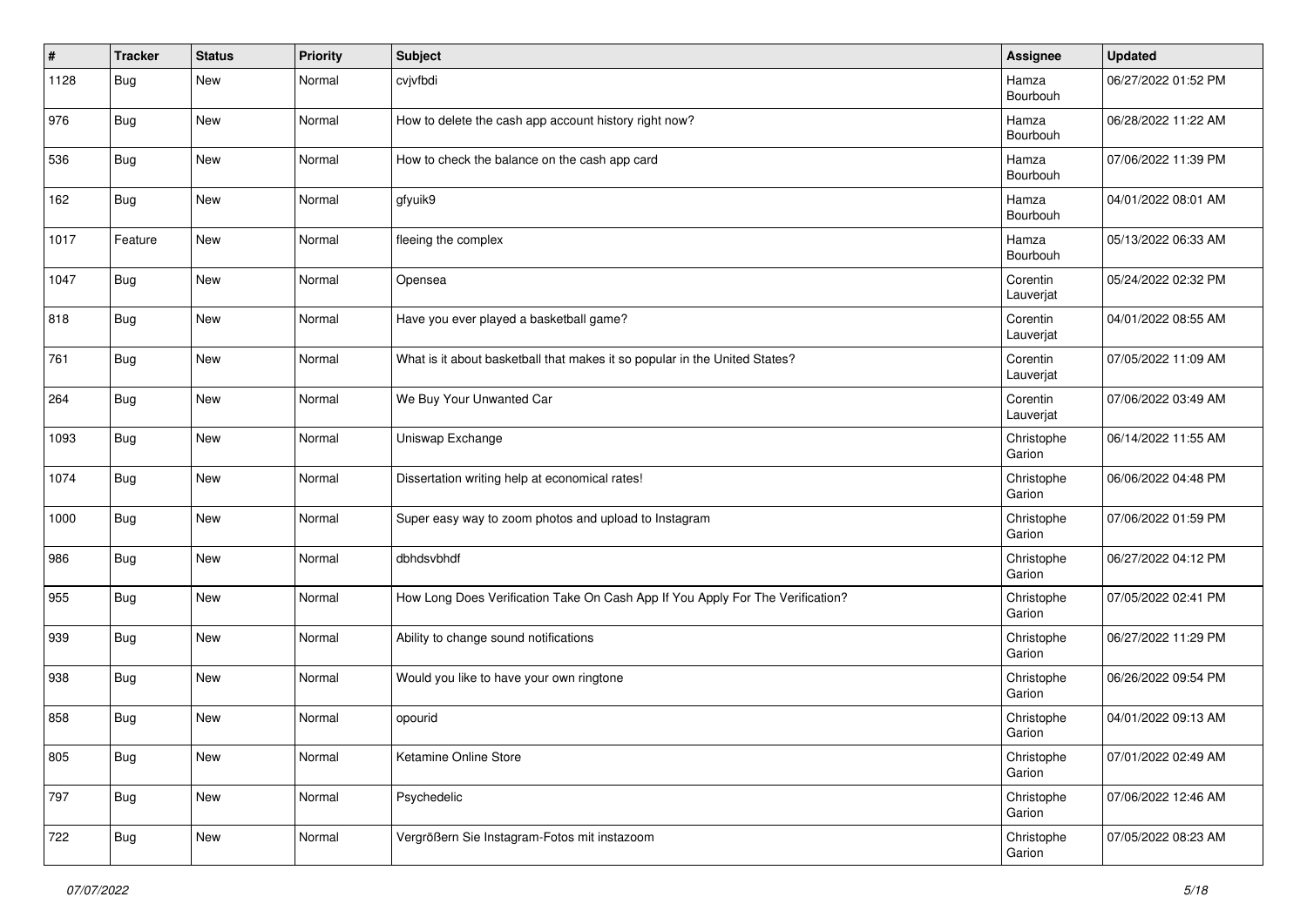| $\vert$ # | <b>Tracker</b> | <b>Status</b> | <b>Priority</b> | <b>Subject</b>                                                                                     | Assignee             | <b>Updated</b>      |
|-----------|----------------|---------------|-----------------|----------------------------------------------------------------------------------------------------|----------------------|---------------------|
| 694       | Bug            | New           | Normal          | How to Get Guidance On How To Cash App Withdrawal Limit?                                           | Christophe<br>Garion | 07/06/2022 01:40 PM |
| 579       | Bug            | <b>New</b>    | Normal          | YOUR CV MAKES YOUR FIRST IMPRESSION                                                                | Christophe<br>Garion | 07/05/2022 07:46 PM |
| 535       | Bug            | <b>New</b>    | Normal          | Getting Tangled Problems When You Try To Apply For Cash App Delete Account                         | Christophe<br>Garion | 07/05/2022 08:58 PM |
| 498       | Bug            | <b>New</b>    | Normal          | Téléchargeur SoundCloud : SoundCloud en Mp3                                                        | Christophe<br>Garion | 07/07/2022 02:01 AM |
| 270       | Bug            | <b>New</b>    | Normal          | Logo Mansion                                                                                       | Christophe<br>Garion | 04/01/2022 08:20 AM |
| 153       | <b>Bug</b>     | <b>New</b>    | Normal          | urgent loan online                                                                                 | Christophe<br>Garion | 07/06/2022 04:39 AM |
| 1109      | Feature        | <b>New</b>    | Normal          | Six Guns Mod Apk Answers Your Questions                                                            | Christophe<br>Garion | 07/06/2022 03:23 AM |
| 1037      | Feature        | <b>New</b>    | Normal          | 1p Isd                                                                                             | Christophe<br>Garion | 05/19/2022 05:25 AM |
| 899       | Feature        | <b>New</b>    | Normal          | Application of Optical Fiber Gyroscope                                                             | Christophe<br>Garion | 04/02/2022 11:23 AM |
| 531       | Bug            | <b>New</b>    | Normal          | Cheap Assignment Writing Service UK                                                                | Anonymous            | 07/06/2022 03:45 PM |
| 530       | Bug            | <b>New</b>    | Normal          | Cheap Assignment Writing Service UK                                                                | Anonymous            | 07/06/2022 03:34 PM |
| 513       | Bug            | <b>New</b>    | Normal          | Unlock cash app account using the easy steps:                                                      | Anonymous            | 07/06/2022 05:03 AM |
| 274       | Bug            | New           | Normal          | How AI is transforming coupon marketing campaigns?                                                 | Anonymous            | 06/27/2022 01:54 PM |
| 269       | <b>Bug</b>     | New           | Normal          | Is there such a site for app design?                                                               | Anonymous            | 07/06/2022 03:56 AM |
| 226       | Bug            | <b>New</b>    | Normal          | How to find reliable service reviews                                                               | Anonymous            | 04/01/2022 08:46 AM |
| 167       | Bug            | <b>New</b>    | Normal          | instant loan without documents                                                                     | Anonymous            | 07/06/2022 11:48 AM |
| 118       | Bug            | <b>New</b>    | Normal          | golf                                                                                               | Anonymous            | 07/06/2022 12:36 AM |
| 511       | Feature        | <b>New</b>    | Normal          | Fashion                                                                                            | Anonymous            | 07/04/2022 04:49 AM |
| 510       | Feature        | <b>New</b>    | Normal          | Fashion                                                                                            | Anonymous            | 07/06/2022 01:19 AM |
| 509       | Feature        | <b>New</b>    | Normal          | Fashion                                                                                            | Anonymous            | 07/04/2022 01:59 PM |
| 281       | Feature        | <b>New</b>    | Normal          | what are the types of Ringtones?                                                                   | Anonymous            | 07/06/2022 03:15 AM |
| 1145      | Bug            | New           | Normal          | IHG Is Extending Its Already Impressive Roster with a New Luxury Collection of Independent Hotels? |                      | 07/05/2022 12:50 PM |
| 1144      | Bug            | New           | Normal          | <b>Tour Packages</b>                                                                               |                      | 07/05/2022 07:55 AM |
| 1143      | Bug            | New           | Normal          | Soap2day                                                                                           |                      | 07/04/2022 11:04 AM |
| 1137      | Bug            | New           | Normal          | Professional report                                                                                |                      | 07/01/2022 05:19 PM |
| 1136      | Bug            | New           | Normal          | Can I Talk To A Live Person At Facebook? Clarify Concerns Effectively                              |                      | 07/01/2022 08:10 AM |
| 1135      | <b>Bug</b>     | New           | Normal          | How to word games - 5 letter words                                                                 |                      | 07/01/2022 05:52 AM |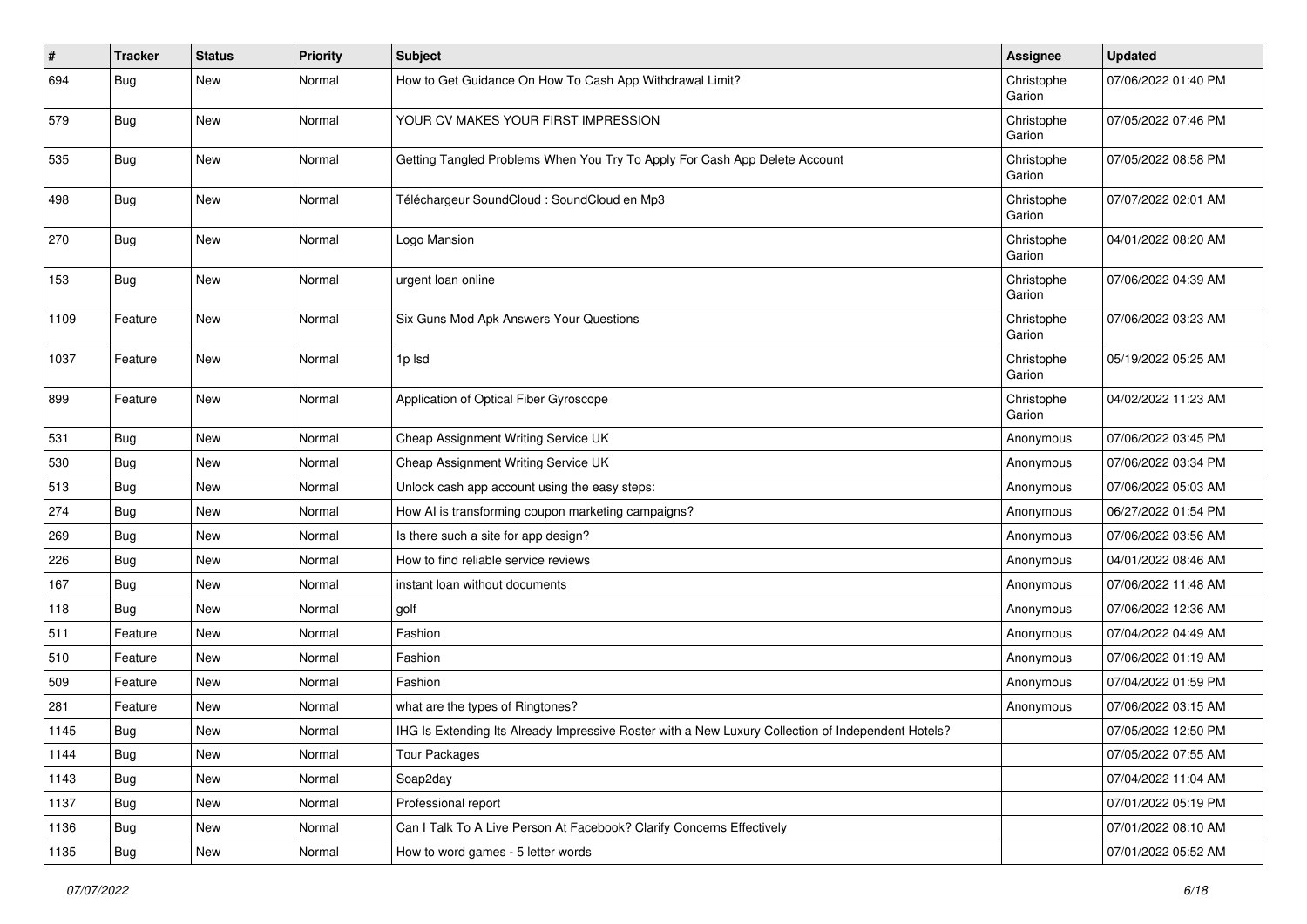| $\vert$ # | <b>Tracker</b> | <b>Status</b> | <b>Priority</b> | Subject                                                                                                                                                  | Assignee | <b>Updated</b>      |
|-----------|----------------|---------------|-----------------|----------------------------------------------------------------------------------------------------------------------------------------------------------|----------|---------------------|
| 1134      | Bug            | <b>New</b>    | Normal          | Is WhatsApp Aero Worth Downloading?                                                                                                                      |          | 07/01/2022 04:03 AM |
| 1133      | Bug            | <b>New</b>    | Normal          | Flagle, what is it?                                                                                                                                      |          | 06/30/2022 10:37 AM |
| 1132      | Bug            | <b>New</b>    | Normal          | Registration process on Huobi                                                                                                                            |          | 06/30/2022 05:10 AM |
| 1131      | Bug            | <b>New</b>    | Normal          | Calculatrice Forex pour calculer les paramètres de la copie des transactions                                                                             |          | 06/29/2022 07:24 PM |
| 1129      | Bug            | <b>New</b>    | Normal          | how to enable direct deposit on cash app?                                                                                                                |          | 06/28/2022 10:44 AM |
| 1127      | Bug            | <b>New</b>    | Normal          | Is there any support to find Google Feud answers?                                                                                                        |          | 06/27/2022 04:27 AM |
| 1126      | Bug            | <b>New</b>    | Normal          | 1PLSD                                                                                                                                                    |          | 06/25/2022 09:36 AM |
| 1125      | Bug            | <b>New</b>    | Normal          | What is Wordscapes?                                                                                                                                      |          | 06/24/2022 09:05 AM |
| 1124      | Bug            | <b>New</b>    | Normal          | Cookie clicker unblocked                                                                                                                                 |          | 06/24/2022 05:14 AM |
| 1123      | Bug            | <b>New</b>    | Normal          | Where To Watch FIFA World Cup 2022                                                                                                                       |          | 06/24/2022 03:51 AM |
| 1122      | Bug            | <b>New</b>    | Normal          | Count the number of words on the Microsoft Word application in the phone                                                                                 |          | 06/23/2022 04:19 AM |
| 1121      | Bug            | <b>New</b>    | Normal          | LustreC do not run                                                                                                                                       |          | 06/22/2022 08:43 AM |
| 1120      | Bug            | <b>New</b>    | Normal          | Summary of 5 best coloring apps on phones                                                                                                                |          | 07/05/2022 08:31 AM |
| 1119      | Bug            | <b>New</b>    | Normal          | Klondike Solitaire                                                                                                                                       |          | 06/27/2022 03:00 PM |
| 1118      | Bug            | <b>New</b>    | Normal          | <b>Gameplay Minecraft</b>                                                                                                                                |          | 06/27/2022 10:33 AM |
| 1117      | Bug            | <b>New</b>    | Normal          | Equal Words - Word search game for PC and Windows Phone                                                                                                  |          | 06/29/2022 04:58 AM |
| 1116      | Bug            | <b>New</b>    | Normal          | ipTV smarts pro                                                                                                                                          |          | 07/06/2022 02:17 PM |
| 1115      | Bug            | <b>New</b>    | Normal          | How to access your saved favorite Tiktok                                                                                                                 |          | 06/28/2022 03:59 PM |
| 1114      | Bug            | New           | Normal          | To control the car, all you must do is click to go left or right and release the button to go straight.                                                  |          | 07/05/2022 09:01 AM |
| 1113      | Bug            | <b>New</b>    | Normal          | Press the button to control your car                                                                                                                     |          | 06/20/2022 12:09 PM |
| 1112      | Bug            | New           | Normal          | What Cash App Policy Says If Random Person Sent Me Money On Cash App?                                                                                    |          | 06/27/2022 02:39 AM |
| 1111      | Bug            | <b>New</b>    | Normal          | LOLBeans is a fun battle royale game where you race with other players while avoiding obstacles. Reach the<br>end of the course in competitive gameplay! |          | 07/04/2022 12:23 PM |
| 1108      | Bug            | <b>New</b>    | Normal          | Six Guns Mod Apk Answers Your Questions                                                                                                                  |          | 07/05/2022 03:27 AM |
| 1106      | Bug            | <b>New</b>    | Normal          | How Do I Get Cash App ++ Without Confronting Any Technical Glitches?                                                                                     |          | 06/25/2022 09:53 PM |
| 1104      | Bug            | <b>New</b>    | Normal          | Idle game fix bug                                                                                                                                        |          | 07/05/2022 11:42 AM |
| 1103      | Bug            | New           | Normal          | Idle game fix bug                                                                                                                                        |          | 06/25/2022 09:08 PM |
| 1102      | <b>Bug</b>     | New           | Normal          | Charlottesville Travel Guide?                                                                                                                            |          | 07/04/2022 12:20 PM |
| 1101      | Bug            | New           | Normal          | How to Delete Cash App History at once?                                                                                                                  |          | 06/27/2022 01:33 PM |
| 1098      | Bug            | New           | Normal          | Life of a Fisherman                                                                                                                                      |          | 07/07/2022 02:20 AM |
| 1097      | Bug            | New           | Normal          | Race and experience new life.                                                                                                                            |          | 07/06/2022 06:19 AM |
| 1096      | <b>Bug</b>     | New           | Normal          | Race and experience new life.                                                                                                                            |          | 06/26/2022 06:07 PM |
| 1094      | <b>Bug</b>     | New           | Normal          | What time does direct deposit hit Cash App?                                                                                                              |          | 06/14/2022 03:27 PM |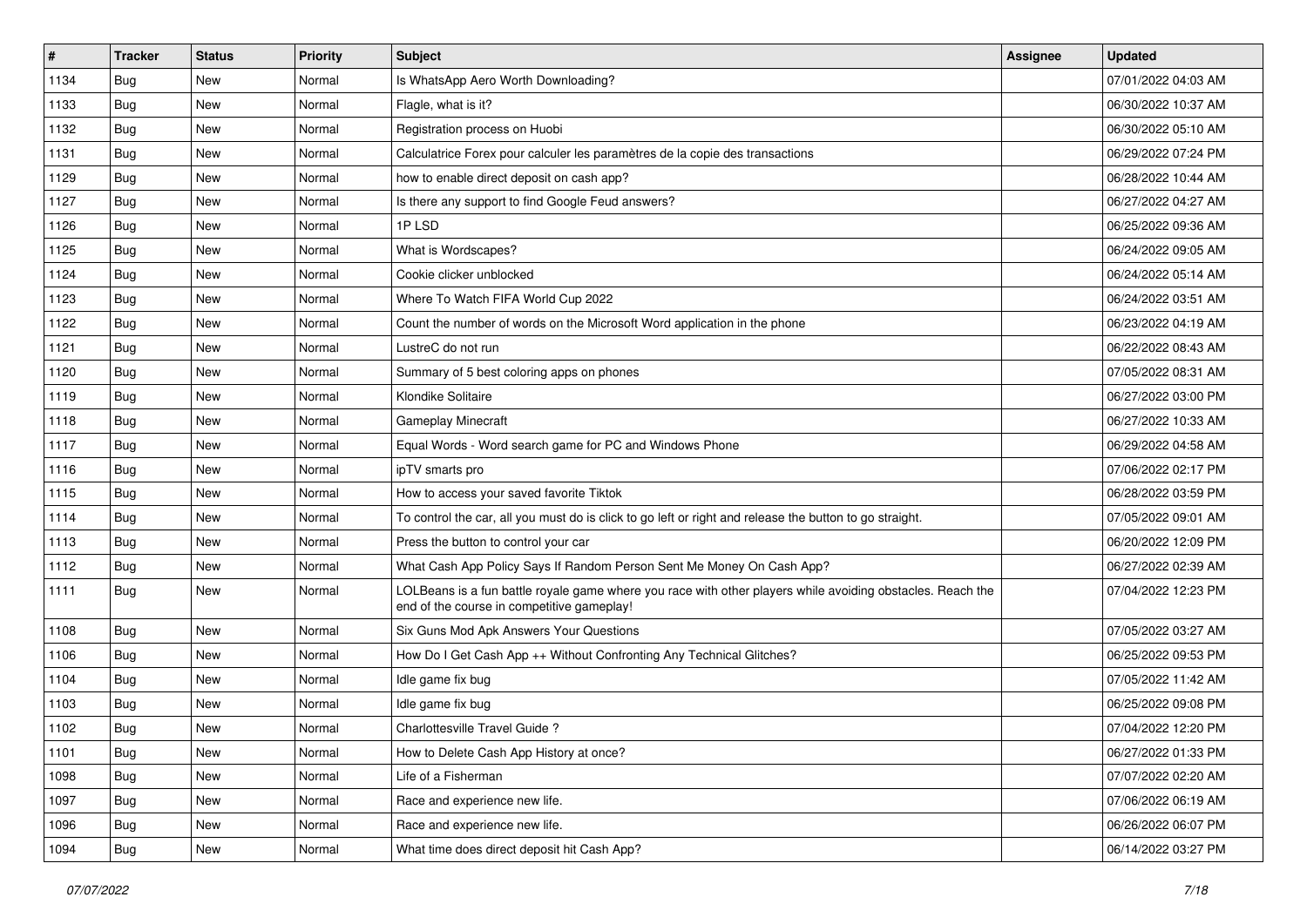| $\vert$ # | <b>Tracker</b> | <b>Status</b> | <b>Priority</b> | <b>Subject</b>                                              | <b>Assignee</b> | <b>Updated</b>      |
|-----------|----------------|---------------|-----------------|-------------------------------------------------------------|-----------------|---------------------|
| 1092      | Bug            | New           | Normal          | Ellison Estate Vineyard                                     |                 | 06/20/2022 12:03 PM |
| 1091      | Bug            | <b>New</b>    | Normal          | Find family fun indoors and outdoors in the Jungfrau Region |                 | 06/14/2022 09:33 AM |
| 1090      | Bug            | New           | Normal          | Pay Someone To Do My Assignment                             |                 | 06/11/2022 03:15 PM |
| 1089      | Bug            | <b>New</b>    | Normal          | Pay Someone To Do My Assignment                             |                 | 06/15/2022 04:44 AM |
| 1087      | Bug            | <b>New</b>    | Normal          | How do new writers start out?                               |                 | 07/06/2022 02:17 PM |
| 1084      | Bug            | New           | Normal          | <b>Trippie Redd</b>                                         |                 | 06/11/2022 09:05 AM |
| 1083      | Bug            | New           | Normal          | coin base review                                            |                 | 06/11/2022 09:13 AM |
| 1082      | Bug            | New           | Normal          | Reset chime bank password without phone number              |                 | 06/15/2022 11:56 AM |
| 1080      | Bug            | New           | Normal          | How to use Math Wallet   Nexo wallet   CoinTiger Exchange   |                 | 06/15/2022 11:56 AM |
| 1079      | Bug            | New           | Normal          | How to get cheap psychology assignment?                     |                 | 06/15/2022 06:00 AM |
| 1078      | Bug            | <b>New</b>    | Normal          | What Bank Is Cash App On Plaid? Find Clarity And Assistance |                 | 06/15/2022 11:56 AM |
| 1077      | Bug            | New           | Normal          | Les excellentes façons d'utiliser ces images                |                 | 07/06/2022 03:23 PM |
| 1076      | Bug            | <b>New</b>    | Normal          | DedicatedHosting4u                                          |                 | 06/11/2022 09:15 AM |
| 1073      | Bug            | <b>New</b>    | Normal          | <b>Cricut Design Space</b>                                  |                 | 07/06/2022 01:42 PM |
| 1072      | Bug            | <b>New</b>    | Normal          | ij.start canon                                              |                 | 06/21/2022 06:56 PM |
| 1071      | Bug            | New           | Normal          | Cinema HD Review - Cinemahdy2.net                           |                 | 06/21/2022 06:54 PM |
| 1069      | Bug            | <b>New</b>    | Normal          | how to get cash app support phone number 24*7 available     |                 | 06/29/2022 05:37 PM |
| 1068      | Bug            | New           | Normal          | 123.hp.com/laserjet                                         |                 | 05/31/2022 12:22 PM |
| 1067      | Bug            | <b>New</b>    | Normal          | Cricut.com/setup                                            |                 | 05/31/2022 12:19 PM |
| 1065      | Bug            | <b>New</b>    | Normal          | The top foreign language training game in 2022              |                 | 06/07/2022 04:05 AM |
| 1063      | Bug            | New           | Normal          | 123.hp.com/laserjet                                         |                 | 05/28/2022 12:27 PM |
| 1062      | Bug            | <b>New</b>    | Normal          | Cricut.com/setup                                            |                 | 05/28/2022 12:26 PM |
| 1061      | Bug            | <b>New</b>    | Normal          | Cricut.com/setup                                            |                 | 05/28/2022 12:24 PM |
| 1060      | Bug            | <b>New</b>    | Normal          | How to Use Panda Helper to Speed Up Your iOS                |                 | 05/28/2022 09:12 AM |
| 1059      | Bug            | <b>New</b>    | Normal          | 123.hp.com/laserjet                                         |                 | 05/28/2022 08:29 AM |
| 1058      | Bug            | <b>New</b>    | Normal          | Cricut.com/setup                                            |                 | 05/28/2022 08:28 AM |
| 1057      | Bug            | New           | Normal          | <b>CCPlay Education Edition APK</b>                         |                 | 06/07/2022 04:07 AM |
| 1053      | <b>Bug</b>     | New           | Normal          | Game Geometry Dash                                          |                 | 05/26/2022 11:30 AM |
| 1052      | Bug            | New           | Normal          | Build Now GG is a new battle royale game.                   |                 | 05/26/2022 04:24 AM |
| 1051      | Bug            | New           | Normal          | Dental Supplies USA                                         |                 | 06/11/2022 09:20 PM |
| 1048      | Bug            | New           | Normal          | So zeigen Sie ein Instagram-Profilbild an und vergrößern es |                 | 05/25/2022 06:56 AM |
| 1046      | <b>Bug</b>     | New           | Normal          | 123.hp.com/laserjet                                         |                 | 05/24/2022 10:46 AM |
| 1045      | <b>Bug</b>     | New           | Normal          | Cricut.com/setup                                            |                 | 05/24/2022 10:45 AM |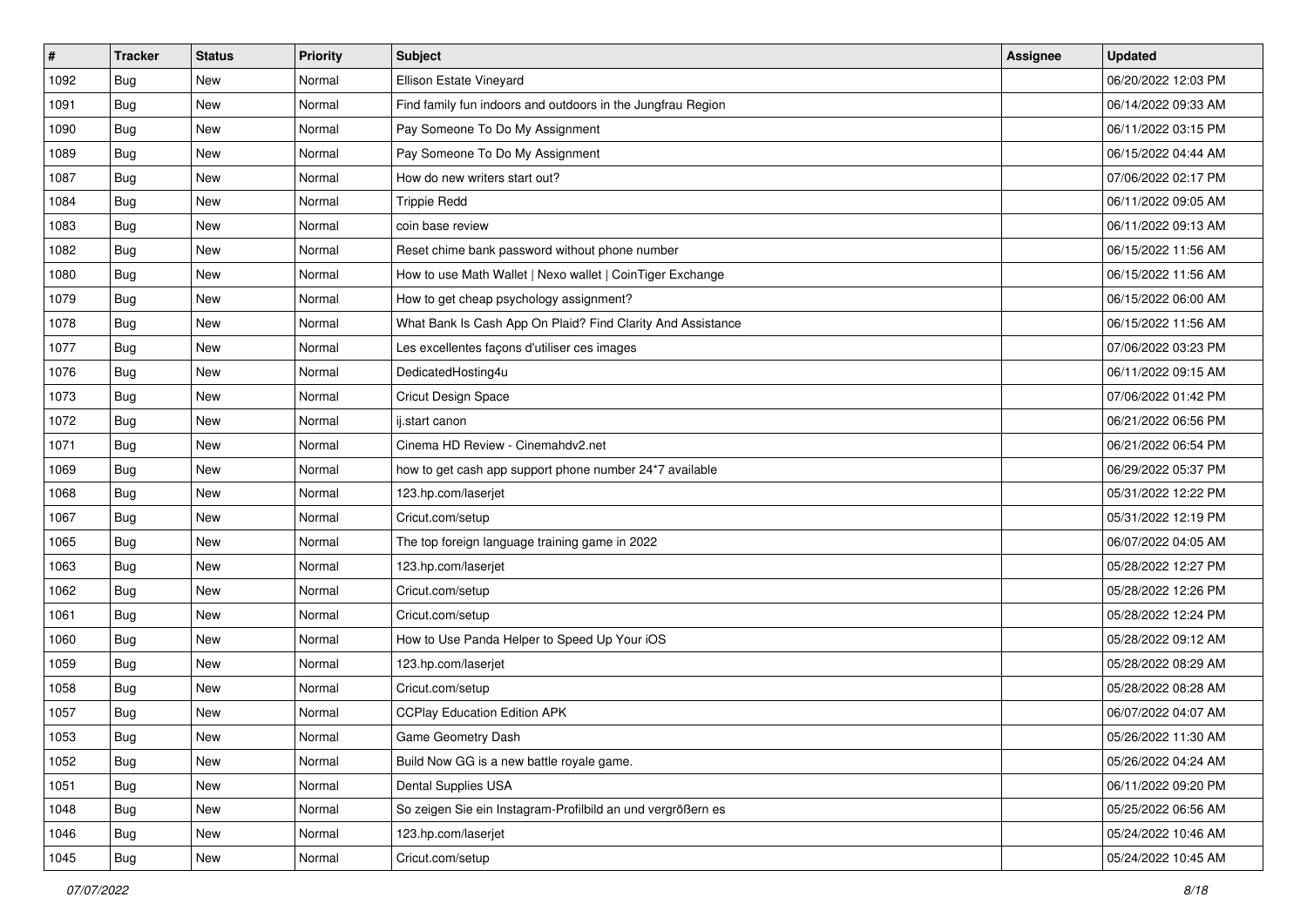| #    | <b>Tracker</b> | <b>Status</b> | <b>Priority</b> | <b>Subject</b>                                                             | Assignee | <b>Updated</b>      |
|------|----------------|---------------|-----------------|----------------------------------------------------------------------------|----------|---------------------|
| 1044 | Bug            | New           | Normal          | Can I Disapprove If Random Person Sent Me Money On Cash App?               |          | 05/26/2022 03:51 PM |
| 1043 | Bug            | New           | Normal          | What Is The Right Way To Troubleshoot Cash App Transfer Failed Problems?   |          | 05/25/2022 01:16 PM |
| 1042 | Bug            | New           | Normal          | How to set up direct deposit on cash app?                                  |          | 05/25/2022 01:17 PM |
| 1041 | Bug            | New           | Normal          | Count words in Word on the computer                                        |          | 05/27/2022 02:16 PM |
| 1040 | Bug            | <b>New</b>    | Normal          | thabet                                                                     |          | 05/19/2022 08:05 PM |
| 1039 | Bug            | New           | Normal          | How to Get Tickmill Bonuses for Free                                       |          | 05/26/2022 05:43 PM |
| 1036 | Bug            | <b>New</b>    | Normal          | <b>VPS Material</b>                                                        |          | 05/18/2022 09:34 PM |
| 1034 | Bug            | New           | Normal          | Download Teaching Feeling For Android                                      |          | 05/20/2022 09:25 AM |
| 1033 | Bug            | New           | Normal          | The best slope 2 online games to play right now                            |          | 05/17/2022 10:55 AM |
| 1032 | Bug            | <b>New</b>    | Normal          | How To Play The Wordle Game                                                |          | 05/17/2022 10:37 AM |
| 1031 | Bug            | New           | Normal          | <b>IAFT Traders Union</b>                                                  |          | 05/16/2022 03:14 PM |
| 1030 | Bug            | <b>New</b>    | Normal          | <b>IAFT Traders Union</b>                                                  |          | 05/16/2022 03:13 PM |
| 1029 | Bug            | New           | Normal          | 5 Reasons Why People Love Coloring Pages?                                  |          | 05/16/2022 11:53 AM |
| 1028 | Bug            | New           | Normal          | The Best Free Online Game to Play with Friends                             |          | 05/16/2022 05:00 AM |
| 1027 | Bug            | New           | Normal          | Word hurdle: Viral and Fun Online Game                                     |          | 06/25/2022 06:13 PM |
| 1026 | Bug            | New           | Normal          | New Puzzle Game for All Age - Dordle                                       |          | 06/25/2022 06:17 PM |
| 1025 | Bug            | New           | Normal          | how to change the logo in wordpress                                        |          | 06/25/2022 06:20 PM |
| 1024 | Bug            | New           | Normal          | How to choose the right broker                                             |          | 06/25/2022 06:23 PM |
| 1023 | Bug            | New           | Normal          | Questions That Are Typically Asked About Trap The Cat                      |          | 05/14/2022 03:51 AM |
| 1022 | Bug            | New           | Normal          | 123.hp.com/laserjet                                                        |          | 05/13/2022 01:25 PM |
| 1021 | Bug            | New           | Normal          | Cricut.com/setup                                                           |          | 05/26/2022 12:21 AM |
| 1020 | Bug            | New           | Normal          | Cricut.com/setup                                                           |          | 05/13/2022 11:14 AM |
| 1019 | Bug            | <b>New</b>    | Normal          | Cricut.com/setup                                                           |          | 05/13/2022 11:13 AM |
| 1018 | Bug            | New           | Normal          | So erhalten Sie ein kostenloses Hörbuch                                    |          | 07/07/2022 01:41 AM |
| 1016 | Bug            | New           | Normal          | Klondike Solitaire                                                         |          | 05/12/2022 09:03 AM |
| 1015 | Bug            | New           | Normal          | Is it possible to send books for free?                                     |          | 05/11/2022 04:05 PM |
| 1014 | Bug            | New           | Normal          | how to get chime routing and account number ? chime routing number florida |          | 05/11/2022 12:42 PM |
| 1013 | Bug            | New           | Normal          | ij.start canon                                                             |          | 05/11/2022 11:31 AM |
| 1012 | Bug            | New           | Normal          | Cricut.com/setup                                                           |          | 05/11/2022 11:30 AM |
| 1011 | Bug            | New           | Normal          | Summary of 10 best coloring apps on phones                                 |          | 05/11/2022 10:58 AM |
| 1009 | Bug            | New           | Normal          | How to change routing number on Cash App?                                  |          | 05/11/2022 07:13 AM |
| 1008 | Bug            | New           | Normal          | Who was the first black woman to anchor a newscast?                        |          | 05/10/2022 03:13 PM |
| 1007 | <b>Bug</b>     | New           | Normal          | "ij.start canon                                                            |          | 05/18/2022 10:40 AM |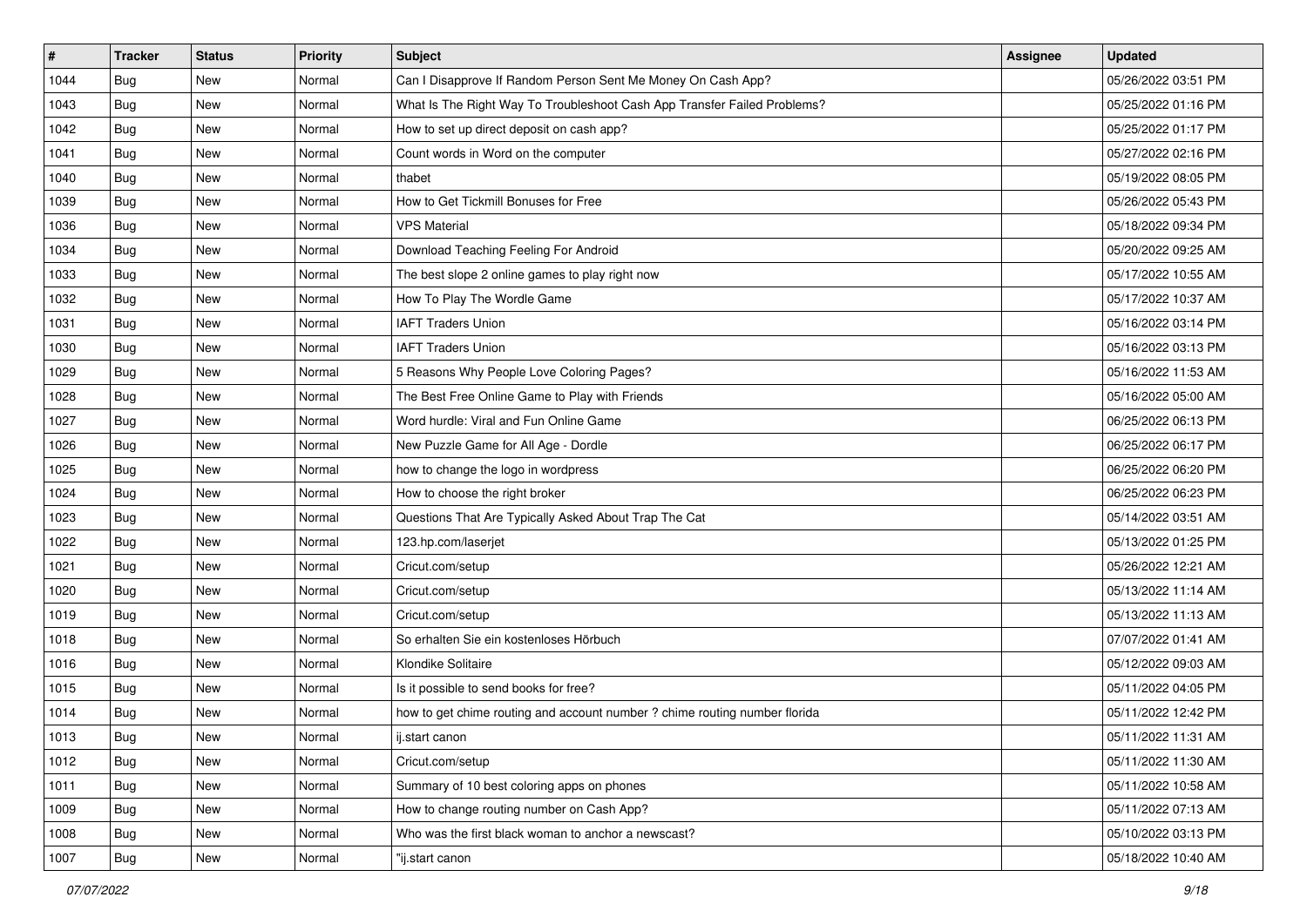| $\sharp$ | <b>Tracker</b> | <b>Status</b> | <b>Priority</b> | <b>Subject</b>                                                              | <b>Assignee</b> | <b>Updated</b>      |
|----------|----------------|---------------|-----------------|-----------------------------------------------------------------------------|-----------------|---------------------|
| 1006     | Bug            | New           | Normal          | Cricut.com/setup                                                            |                 | 05/10/2022 01:22 PM |
| 1004     | Bug            | New           | Normal          | you get to pinch and drag a man with a very flexible face                   |                 | 05/10/2022 10:59 AM |
| 1002     | Bug            | New           | Normal          | Chemistry Assignment Help                                                   |                 | 06/04/2022 09:58 AM |
| 1001     | Bug            | New           | Normal          | Venmo Keep Saying Error?                                                    |                 | 06/27/2022 02:20 AM |
| 999      | Bug            | <b>New</b>    | Normal          | Is there a way to find Google Feud answers?                                 |                 | 06/28/2022 01:27 AM |
| 998      | Bug            | New           | Normal          | Is It Hard to Solve Wordle An                                               |                 | 06/27/2022 12:24 AM |
| 997      | Bug            | New           | Normal          | 123.hp.com/laserjet                                                         |                 | 06/28/2022 09:48 AM |
| 996      | Bug            | New           | Normal          | Cricut.com/setup                                                            |                 | 06/27/2022 07:12 AM |
| 993      | Bug            | New           | Normal          | IO Games Free Online                                                        |                 | 06/26/2022 09:41 AM |
| 992      | Bug            | New           | Normal          | So vergrößern Sie Ihr Instagram-Profilbild                                  |                 | 06/26/2022 11:29 PM |
| 991      | <b>Bug</b>     | New           | Normal          | <b>MDMA MOLLY</b>                                                           |                 | 05/03/2022 12:03 AM |
| 990      | Bug            | New           | Normal          | Mushrooms                                                                   |                 | 06/26/2022 05:41 AM |
| 989      | Bug            | New           | Normal          | Barewoods Wax Cigar                                                         |                 | 07/04/2022 07:09 AM |
| 988      | Bug            | New           | Normal          | <b>Medicinal Mushrooms</b>                                                  |                 | 06/27/2022 09:33 AM |
| 987      | Bug            | New           | Normal          | <b>Medicinal Mushrooms</b>                                                  |                 | 06/27/2022 07:13 PM |
| 985      | Bug            | New           | Normal          | Find out the vitality of Facebook Phone Number:                             |                 | 06/27/2022 05:39 AM |
| 984      | Bug            | New           | Normal          | How to disable, permanently delete Twitter account on phone, PC             |                 | 07/04/2022 07:11 AM |
| 983      | Bug            | New           | Normal          | Finding issue in tekken 3 game?                                             |                 | 06/28/2022 03:26 AM |
| 982      | Bug            | New           | Normal          | Five sites that let you download free scenarios for your iPhone             |                 | 05/07/2022 09:34 PM |
| 981      | Bug            | New           | Normal          | VidMate Mod APK                                                             |                 | 06/28/2022 11:24 AM |
| 980      | Bug            | New           | Normal          | Free Gas Cards for the Unemployed                                           |                 | 06/28/2022 02:54 PM |
| 979      | Bug            | New           | Normal          | Free Gas Cards for the Unemployed                                           |                 | 07/05/2022 03:45 PM |
| 978      | Bug            | New           | Normal          | Delamore Lodge is a place to stay.                                          |                 | 06/27/2022 04:57 AM |
| 977      | <b>Bug</b>     | New           | Normal          | Fans of the Old Country will like this book.                                |                 | 07/04/2022 06:54 AM |
| 975      | Bug            | New           | Normal          | Payback 2 Mod APK                                                           |                 | 05/05/2022 10:56 AM |
| 974      | Bug            | New           | Normal          | Watch NCAA Football Live Streaming Free                                     |                 | 06/26/2022 05:33 PM |
| 972      | <b>Bug</b>     | New           | Normal          | How To Borrow Money From The Cash App? Get To Know About The Same           |                 | 04/25/2022 07:30 AM |
| 971      | I Bug          | New           | Normal          | How Do I Check Balance On Cash App Card With Optimum Ease?                  |                 | 06/27/2022 08:16 PM |
| 970      | Bug            | New           | Normal          | The Amount Of Time Does Cash App Direct Deposit Time Take?                  |                 | 07/05/2022 02:33 AM |
| 969      | Bug            | New           | Normal          | Watch NCAA Football Live Match Free                                         |                 | 06/28/2022 01:31 PM |
| 966      | <b>Bug</b>     | New           | Normal          | How to Download the Filmes                                                  |                 | 06/27/2022 03:25 AM |
| 965      | Bug            | New           | Normal          | Go with cash app customer service to know where I can load my cash app card |                 | 06/28/2022 04:30 AM |
| 964      | Bug            | New           | Normal          | Can I Fix Cash App Transfer Failed Issues By Adding Sufficient Funds?       |                 | 07/03/2022 11:10 PM |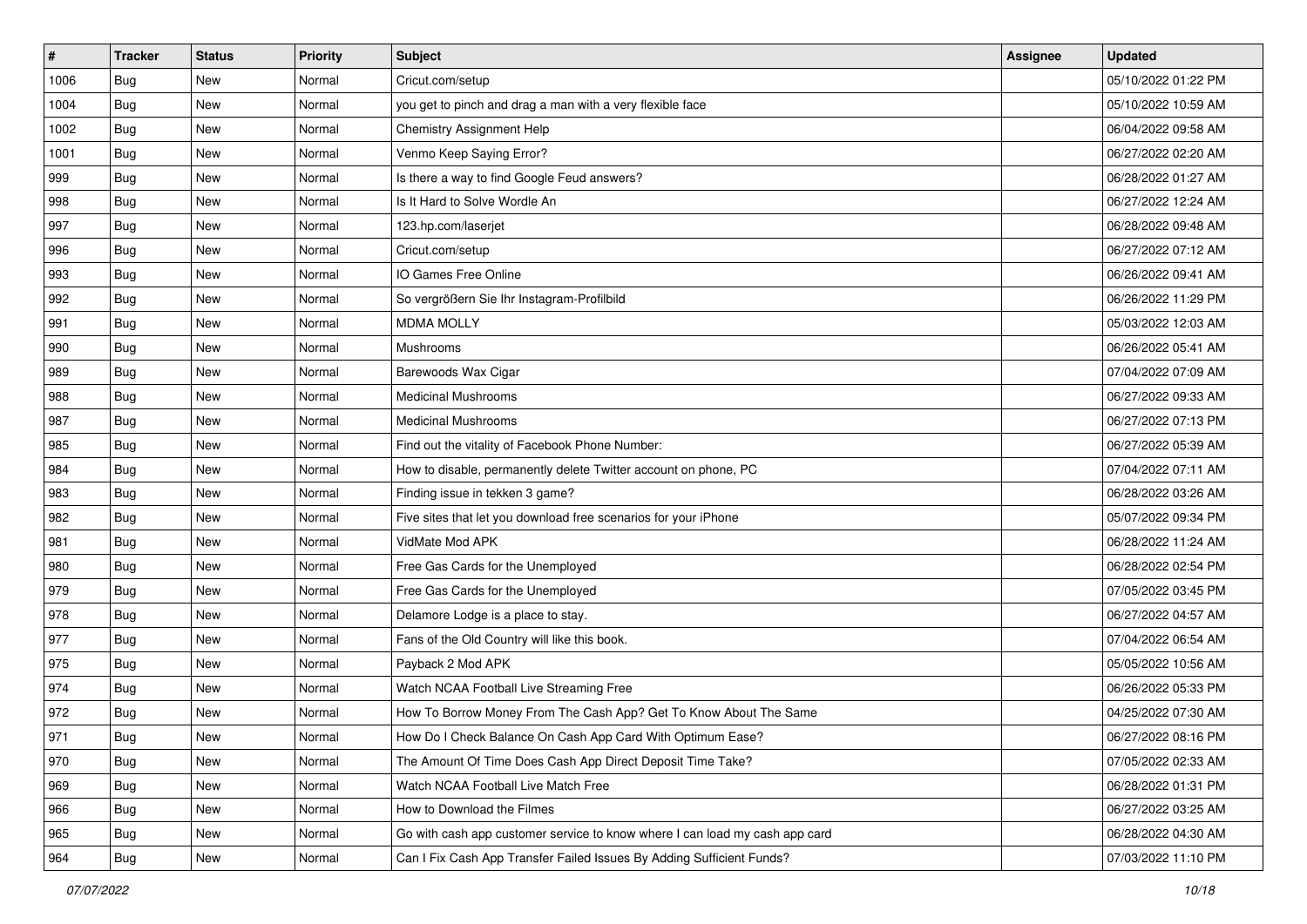| $\sharp$ | <b>Tracker</b> | <b>Status</b> | <b>Priority</b> | Subject                                                                                | Assignee | <b>Updated</b>      |
|----------|----------------|---------------|-----------------|----------------------------------------------------------------------------------------|----------|---------------------|
| 962      | Bug            | New           | Normal          | Kostenlose Hörbücher                                                                   |          | 06/26/2022 10:45 PM |
| 961      | Bug            | <b>New</b>    | Normal          | TeaTv is an Android                                                                    |          | 07/05/2022 12:43 AM |
| 959      | Bug            | New           | Normal          | Get connected with cash app team-How to get money off cash app at walmart without card |          | 06/27/2022 08:52 AM |
| 958      | Bug            | New           | Normal          | Avail Cash app support service to know Sutton bank cash app number                     |          | 07/04/2022 11:36 AM |
| 957      | Bug            | <b>New</b>    | Normal          | From Where I Can Get Cheap Writing Services?                                           |          | 04/20/2022 05:06 AM |
| 956      | Bug            | New           | Normal          | FNF Free Mods Online                                                                   |          | 06/25/2022 09:59 PM |
| 954      | Bug            | New           | Normal          | AZ Screen Recorder Mod                                                                 |          | 07/04/2022 10:08 PM |
| 953      | Bug            | New           | Normal          | Manga Dogs - Read Your Favorite Comics on Your Smartphone                              |          | 07/06/2022 01:52 PM |
| 952      | Bug            | New           | Normal          | Canon IJ Network Tool                                                                  |          | 06/26/2022 10:35 AM |
| 951      | Bug            | <b>New</b>    | Normal          | Canon.com/ijsetup                                                                      |          | 06/27/2022 07:56 PM |
| 950      | Bug            | New           | Normal          | ij.start canon                                                                         |          | 07/04/2022 04:29 PM |
| 949      | Bug            | New           | Normal          | <b>Educational Games</b>                                                               |          | 06/15/2022 09:11 PM |
| 948      | Bug            | New           | Normal          | Canon IJ Network Tool                                                                  |          | 06/27/2022 09:30 PM |
| 947      | Bug            | New           | Normal          | is Disney Now and Disney Plus different?                                               |          | 04/14/2022 09:53 AM |
| 946      | Bug            | New           | Normal          | What is Plex and Is Plex Legal?                                                        |          | 06/26/2022 05:23 AM |
| 945      | Bug            | New           | Normal          | TikTok 18 Mod Apk For Your Android                                                     |          | 04/13/2022 09:32 AM |
| 943      | Bug            | New           | Normal          | ij.start canon                                                                         |          | 04/13/2022 08:52 AM |
| 942      | Bug            | New           | Normal          | Canon IJ Network Tool                                                                  |          | 04/13/2022 08:45 AM |
| 941      | Bug            | New           | Normal          | is Disney Now and Disney Plus different?                                               |          | 07/05/2022 11:02 AM |
| 940      | Bug            | New           | Normal          | What is Plex and Is Plex Legal?                                                        |          | 07/04/2022 07:54 PM |
| 935      | Bug            | New           | Normal          | MovieBox Pro Apk - Watch Movies and TV Shows on Your Android Phone                     |          | 07/04/2022 03:38 AM |
| 934      | Bug            | New           | Normal          | MovieBox Pro Apk - Watch Movies and TV Shows on Your Android Phone                     |          | 05/10/2022 11:01 AM |
| 933      | Bug            | <b>New</b>    | Normal          | How Can I Watch Movies on My Mobile Phone                                              |          | 06/24/2022 12:55 AM |
| 932      | Bug            | New           | Normal          | The best epic, long-playing PC games will consume days of your life.                   |          | 05/15/2022 07:44 PM |
| 930      | Bug            | New           | Normal          | The best free games online                                                             |          | 04/12/2022 09:05 AM |
| 929      | Bug            | New           | Normal          | Canon IJ Network Tool                                                                  |          | 04/12/2022 08:32 AM |
| 928      | <b>Bug</b>     | New           | Normal          | How Does Sutton Bank Cash App Customer Service Help In Answering Your Questions?       |          | 04/12/2022 11:36 AM |
| 926      | Bug            | New           | Normal          | tavor 7                                                                                |          | 06/22/2022 05:08 PM |
| 925      | Bug            | New           | Normal          | tavor 7                                                                                |          | 06/15/2022 03:45 AM |
| 924      | Bug            | New           | Normal          | buy tec 9                                                                              |          | 04/11/2022 02:54 PM |
| 923      | <b>Bug</b>     | New           | Normal          | frenchies for sale                                                                     |          | 04/11/2022 02:35 PM |
| 922      | Bug            | New           | Normal          | Why Is The Need For Assignment Writing Services?                                       |          | 07/05/2022 09:39 PM |
| 921      | Bug            | New           | Normal          | Canon IJ Network Tool                                                                  |          | 04/11/2022 09:00 AM |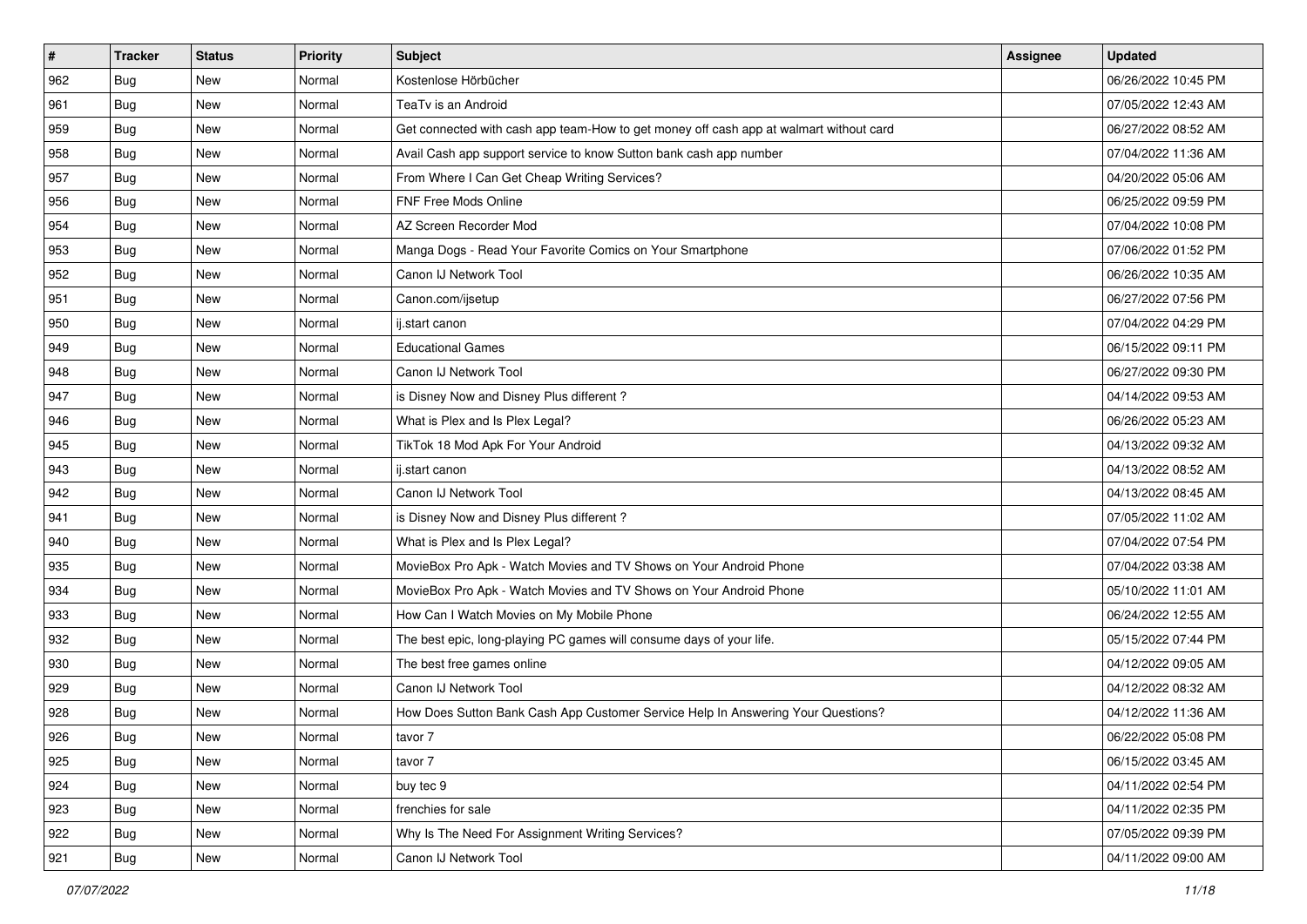| #   | <b>Tracker</b> | <b>Status</b> | <b>Priority</b> | <b>Subject</b>                                                              | <b>Assignee</b> | <b>Updated</b>      |
|-----|----------------|---------------|-----------------|-----------------------------------------------------------------------------|-----------------|---------------------|
| 920 | Bug            | <b>New</b>    | Normal          | Where I Can Get Essay Writing Services?                                     |                 | 04/11/2022 08:35 AM |
| 918 | Bug            | <b>New</b>    | Normal          | Antivirus for IOS                                                           |                 | 06/16/2022 10:36 PM |
| 917 | Bug            | <b>New</b>    | Normal          | Random Person Sent Me Money on Cash App-find solution?                      |                 | 04/09/2022 12:32 PM |
| 916 | <b>Bug</b>     | <b>New</b>    | Normal          | How long does it take to write a book?                                      |                 | 04/07/2022 12:15 PM |
| 915 | Bug            | <b>New</b>    | Normal          | Finance dissertation writing                                                |                 | 04/07/2022 09:22 AM |
| 914 | Bug            | <b>New</b>    | Normal          | Wordle: how to play fashion games for free?                                 |                 | 04/07/2022 08:30 AM |
| 913 | Bug            | <b>New</b>    | Normal          | Canon IJ Network Tool                                                       |                 | 04/07/2022 06:21 AM |
| 912 | Bug            | <b>New</b>    | Normal          | Cuphead Mobile Game Review                                                  |                 | 06/09/2022 10:14 AM |
| 911 | Bug            | <b>New</b>    | Normal          | Aluminum Windows & Doors                                                    |                 | 07/06/2022 02:16 PM |
| 910 | Bug            | <b>New</b>    | Normal          | Each content looks unisize or not formated                                  |                 | 04/06/2022 11:21 AM |
| 909 | Bug            | <b>New</b>    | Normal          | Toca Life World APK                                                         |                 | 04/06/2022 04:52 AM |
| 908 | Bug            | New           | Normal          | Toca Life World APK                                                         |                 | 04/06/2022 03:18 AM |
| 907 | Bug            | <b>New</b>    | Normal          | Canon IJ Network Tool                                                       |                 | 04/04/2022 10:43 AM |
| 906 | Bug            | <b>New</b>    | Normal          | How To Change Cash App From Business To Personal Account For Any Reasons?   |                 | 04/04/2022 09:57 AM |
| 905 | Bug            | <b>New</b>    | Normal          | MINI MILITIA MOD APK                                                        |                 | 05/19/2022 01:54 PM |
| 898 | Bug            | <b>New</b>    | Normal          | Shadow Fight 2 Mod APK                                                      |                 | 04/02/2022 09:17 AM |
| 895 | Bug            | <b>New</b>    | Normal          | Cash App Scams                                                              |                 | 06/18/2022 02:36 PM |
| 893 | Bug            | <b>New</b>    | Normal          | klingeltone                                                                 |                 | 04/13/2022 11:06 AM |
| 892 | Bug            | <b>New</b>    | Normal          | Good game                                                                   |                 | 07/01/2022 10:25 AM |
| 891 | Bug            | <b>New</b>    | Normal          | The most interesting game today, have you tried it?                         |                 | 04/01/2022 09:17 AM |
| 889 | Bug            | <b>New</b>    | Normal          | What is Plex and how it's work?                                             |                 | 04/01/2022 09:14 AM |
| 888 | Bug            | <b>New</b>    | Normal          | Is the Fox News Channel on Roku free?                                       |                 | 06/28/2022 06:58 PM |
| 887 | Bug            | <b>New</b>    | Normal          | What is Plex and how it's work?                                             |                 | 04/01/2022 09:16 AM |
| 886 | <b>Bug</b>     | <b>New</b>    | Normal          | Is the Fox News Channel on Roku free?                                       |                 | 07/03/2022 07:14 PM |
| 885 | Bug            | New           | Normal          | How to Install the Tele Latino App For Android                              |                 | 03/28/2022 04:10 AM |
| 884 | Bug            | <b>New</b>    | Normal          | Why do Subway Surfers popular                                               |                 | 04/01/2022 09:16 AM |
| 883 | <b>Bug</b>     | New           | Normal          | Langweilen Sie sich jemals bei der gleichen alten Schriftart auf Instagram? |                 | 04/01/2022 09:16 AM |
| 882 | <b>Bug</b>     | New           | Normal          | How to change bank account on cash app?                                     |                 | 04/01/2022 09:16 AM |
| 880 | Bug            | New           | Normal          | Why do Subway Surfers popular                                               |                 | 04/01/2022 09:16 AM |
| 878 | Bug            | New           | Normal          | Wie ist instazoom hilfreich beim Herunterladen von Instagram-Profilbildern  |                 | 04/08/2022 09:28 PM |
| 876 | Bug            | New           | Normal          | Download Full-Size Profile Pictures of Your Favorite Users With InstaDP     |                 | 04/01/2022 09:12 AM |
| 875 | <b>Bug</b>     | New           | Normal          | Red ball game                                                               |                 | 04/01/2022 09:15 AM |
| 874 | Bug            | New           | Normal          | Cómo descargar Minecraft Apk                                                |                 | 06/26/2022 08:01 AM |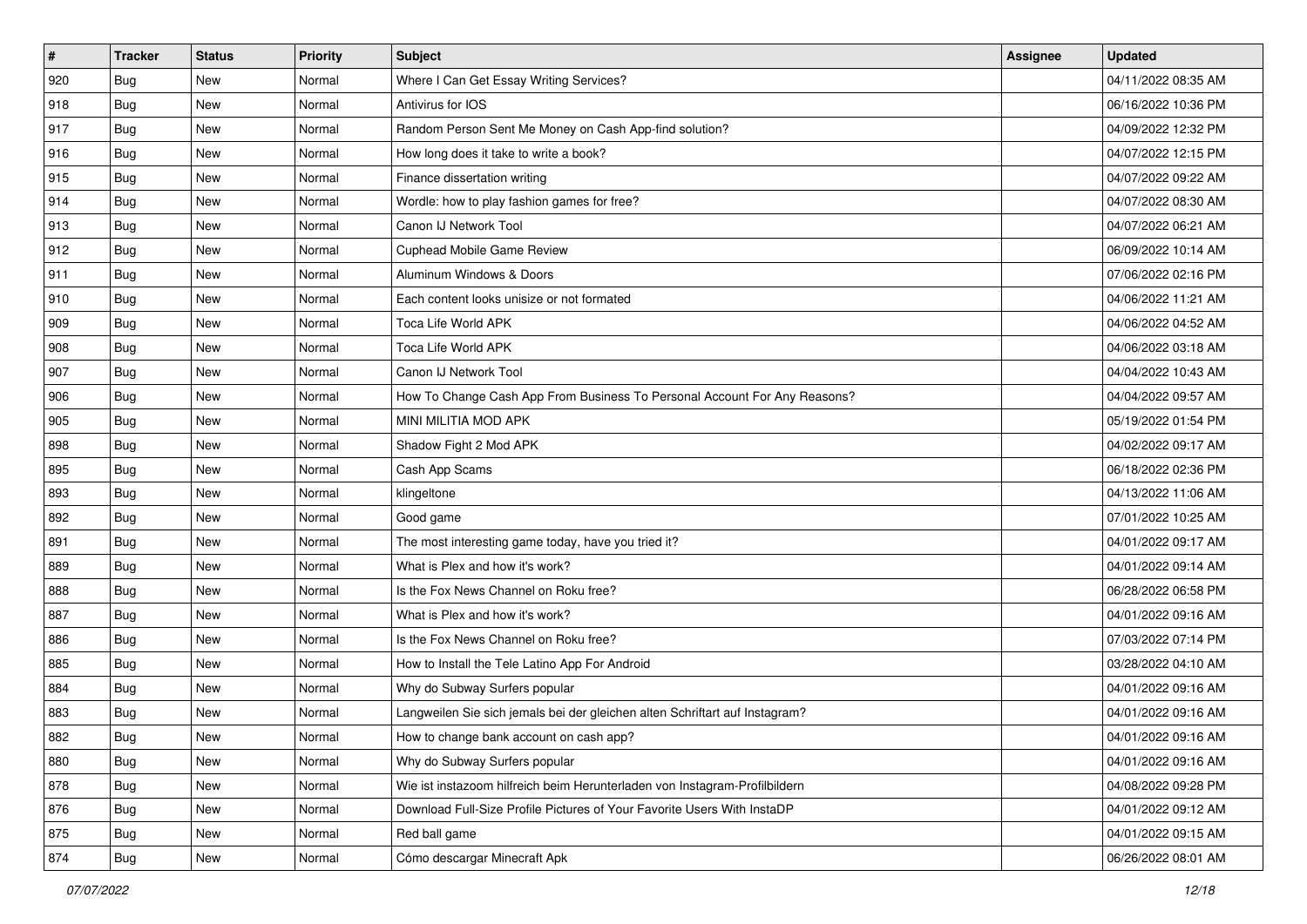| #   | <b>Tracker</b> | <b>Status</b> | <b>Priority</b> | <b>Subject</b>                                                                   | <b>Assignee</b> | <b>Updated</b>      |
|-----|----------------|---------------|-----------------|----------------------------------------------------------------------------------|-----------------|---------------------|
| 873 | Bug            | New           | Normal          | Klingeltöne mp3                                                                  |                 | 04/13/2022 11:03 AM |
| 872 | Bug            | <b>New</b>    | Normal          | Poppy Playtime Horror Game Free                                                  |                 | 04/01/2022 09:11 AM |
| 870 | Bug            | New           | Normal          | Mahjong Solitaire                                                                |                 | 04/01/2022 09:12 AM |
| 869 | <b>Bug</b>     | <b>New</b>    | Normal          | Sonnerie Post Malone 2022                                                        |                 | 04/13/2022 11:05 AM |
| 865 | Bug            | <b>New</b>    | Normal          | Canon IJ Printer Utility                                                         |                 | 05/18/2022 07:24 PM |
| 864 | Bug            | <b>New</b>    | Normal          | Canon IJ Network Tool                                                            |                 | 04/01/2022 09:14 AM |
| 863 | Bug            | New           | Normal          | Canon IJ Network Tool                                                            |                 | 04/01/2022 09:12 AM |
| 862 | Bug            | New           | Normal          | none                                                                             |                 | 04/01/2022 09:11 AM |
| 859 | Bug            | <b>New</b>    | Normal          | Canon IJ Network Tool                                                            |                 | 04/01/2022 09:13 AM |
| 857 | Bug            | <b>New</b>    | Normal          | Welcome to the world of classic retro games                                      |                 | 04/01/2022 09:13 AM |
| 856 | Bug            | <b>New</b>    | Normal          | Online Classes Assistance Help For Student                                       |                 | 04/01/2022 09:13 AM |
| 855 | Bug            | New           | Normal          | Online Classes Assistance Help For Student                                       |                 | 04/01/2022 09:13 AM |
| 854 | Bug            | <b>New</b>    | Normal          | How To Resolve Password Problems Through Facebook Customer Service?              |                 | 04/09/2022 06:11 PM |
| 853 | Bug            | <b>New</b>    | Normal          | what is dr laser                                                                 |                 | 04/01/2022 09:13 AM |
| 852 | Bug            | <b>New</b>    | Normal          | How to cancel your French Bee flight within 24 hours?                            |                 | 04/01/2022 09:13 AM |
| 851 | Bug            | New           | Normal          | Laden Sie den kostenlosen MP3-Klingelton für Ihr Mobiltelefon herunter           |                 | 04/01/2022 09:14 AM |
| 850 | Bug            | <b>New</b>    | Normal          | Puppy Playtime APK Android                                                       |                 | 04/01/2022 09:14 AM |
| 849 | Bug            | New           | Normal          | FutEmax App Apk - Watch Soccer, Fantasy Football, And More On Your Mobile Device |                 | 04/01/2022 09:04 AM |
| 844 | Bug            | New           | Normal          | To know Chime Routing Number call on the helpline number                         |                 | 04/01/2022 08:58 AM |
| 843 | Bug            | <b>New</b>    | Normal          | Canon IJ Network Tool                                                            |                 | 04/01/2022 08:58 AM |
| 842 | Bug            | New           | Normal          | Join the fun game                                                                |                 | 04/01/2022 08:58 AM |
| 841 | Bug            | <b>New</b>    | Normal          | How do I activate FOX NOW?                                                       |                 | 04/01/2022 08:58 AM |
| 840 | Bug            | <b>New</b>    | Normal          | Is Tubi really free and legal?                                                   |                 | 04/01/2022 08:58 AM |
| 839 | <b>Bug</b>     | New           | Normal          | How do I activate FOX NOW?                                                       |                 | 04/01/2022 08:58 AM |
| 838 | Bug            | New           | Normal          | Celebrity Hunter Mod apk - Como instalá-lo                                       |                 | 04/01/2022 08:58 AM |
| 836 | Bug            | <b>New</b>    | Normal          | What Is The Required Amount To Pay As Cash App Clearance Fee?                    |                 | 04/01/2022 09:00 AM |
| 835 | <b>Bug</b>     | New           | Normal          | Build your strong army with Taming io                                            |                 | 04/01/2022 08:59 AM |
| 834 | <b>Bug</b>     | New           | Normal          | Grasp the secret to relieve stress and fatigue                                   |                 | 04/01/2022 08:57 AM |
| 833 | Bug            | New           | Normal          | Does Direct Deposit Hit Chime- seek Chime Customer Service                       |                 | 04/01/2022 08:59 AM |
| 832 | Bug            | New           | Normal          | Choque Royale Mod Apk                                                            |                 | 04/01/2022 08:59 AM |
| 831 | Bug            | New           | Normal          | Build and shoot                                                                  |                 | 05/29/2022 04:47 PM |
| 830 | <b>Bug</b>     | New           | Normal          | Poppy Playtime APK                                                               |                 | 06/27/2022 10:31 PM |
| 828 | <b>Bug</b>     | New           | Normal          | Nursery management                                                               |                 | 06/28/2022 12:10 PM |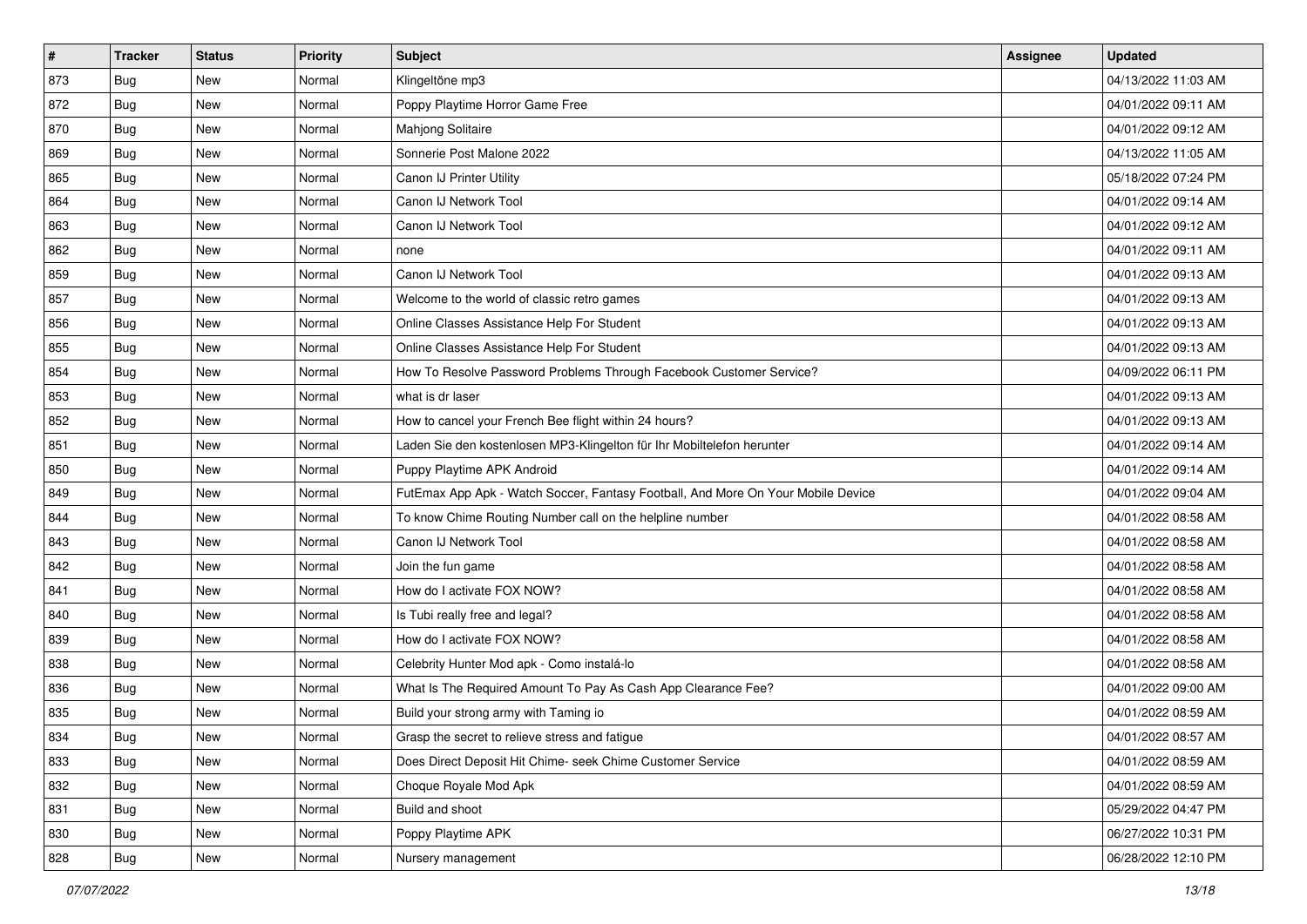| #   | <b>Tracker</b> | <b>Status</b> | <b>Priority</b> | <b>Subject</b>                                                                | <b>Assignee</b> | <b>Updated</b>      |
|-----|----------------|---------------|-----------------|-------------------------------------------------------------------------------|-----------------|---------------------|
| 827 | Bug            | New           | Normal          | Come To Know The Required Steps To Unlock Cash App Account                    |                 | 04/01/2022 08:59 AM |
| 826 | Bug            | <b>New</b>    | Normal          | How to Dowload MXL TV Premium                                                 |                 | 05/26/2022 03:34 PM |
| 825 | Bug            | New           | Normal          | Lucky Patcher Download                                                        |                 | 07/05/2022 09:19 AM |
| 822 | <b>Bug</b>     | <b>New</b>    | Normal          | Dowload Your Boyfriend Game                                                   |                 | 07/06/2022 07:09 AM |
| 821 | Bug            | <b>New</b>    | Normal          | Nicoo - A Review of the Popular Battle Royale Game                            |                 | 06/28/2022 08:30 AM |
| 820 | Bug            | <b>New</b>    | Normal          | Metal Slug Apk para Android                                                   |                 | 07/05/2022 10:50 AM |
| 819 | Bug            | New           | Normal          | Metal Slug Apk para Android                                                   |                 | 06/27/2022 09:35 AM |
| 817 | Bug            | New           | Normal          | Pacman 30th Anniversary                                                       |                 | 07/07/2022 02:33 AM |
| 816 | Bug            | <b>New</b>    | Normal          | Play Scribble io fun with everyone                                            |                 | 07/02/2022 10:43 AM |
| 811 | Bug            | <b>New</b>    | Normal          | Canon IJ Network Tool                                                         |                 | 07/03/2022 03:22 PM |
| 809 | Bug            | <b>New</b>    | Normal          | Smash Karts - immerse yourself in the exciting race                           |                 | 07/04/2022 07:42 PM |
| 808 | Bug            | New           | Normal          | Sinnvolle Guten-Morgen-Grüße                                                  |                 | 07/03/2022 07:27 PM |
| 807 | Bug            | <b>New</b>    | Normal          | 1v1Battle is a strategic action 'Build and shoot' game                        |                 | 06/27/2022 06:52 AM |
| 804 | Bug            | <b>New</b>    | Normal          | Review                                                                        |                 | 07/07/2022 02:17 AM |
| 802 | Bug            | <b>New</b>    | Normal          | Who Is an ETL Engineer                                                        |                 | 07/05/2022 11:30 PM |
| 801 | Bug            | New           | Normal          | Who Is an ETL Engineer                                                        |                 | 07/06/2022 07:02 AM |
| 800 | Bug            | <b>New</b>    | Normal          | Who Is an ETL Engineer                                                        |                 | 07/06/2022 12:39 AM |
| 799 | Bug            | <b>New</b>    | Normal          | Who Is an ETL Engineer                                                        |                 | 07/04/2022 10:42 AM |
| 798 | Bug            | New           | Normal          | Who Is an ETL Engineer                                                        |                 | 07/05/2022 11:49 PM |
| 796 | Bug            | <b>New</b>    | Normal          | How Does Cash App ++ actually work and What is the process of it              |                 | 07/02/2022 11:27 PM |
| 795 | Bug            | New           | Normal          | Drift Boss - Exciting Race                                                    |                 | 07/06/2022 05:00 AM |
| 792 | Bug            | <b>New</b>    | Normal          | What is Google Camera Mod?                                                    |                 | 06/27/2022 10:20 AM |
| 791 | Bug            | <b>New</b>    | Normal          | Samsnung TV Plus is not working                                               |                 | 04/01/2022 09:03 AM |
| 790 | <b>Bug</b>     | <b>New</b>    | Normal          | My app                                                                        |                 | 04/01/2022 09:03 AM |
| 789 | Bug            | New           | Normal          | Full version                                                                  |                 | 07/06/2022 09:44 PM |
| 788 | Bug            | <b>New</b>    | Normal          | Intro Maker Mod APK                                                           |                 | 07/05/2022 01:50 AM |
| 787 | <b>Bug</b>     | New           | Normal          | <b>Assured Assignment Help</b>                                                |                 | 07/07/2022 01:25 AM |
| 786 | <b>Bug</b>     | New           | Normal          | Best Assignment Help in Australia & UK                                        |                 | 07/05/2022 07:30 PM |
| 785 | Bug            | New           | Normal          | How To Get Money Off Cash App Without Card Or With A Card?                    |                 | 07/06/2022 05:26 AM |
| 784 | Bug            | New           | Normal          | How To Add Money On Cash App Card And Check The Funds?                        |                 | 07/06/2022 03:08 AM |
| 783 | Bug            | New           | Normal          | How Do I Determine The Reasons And Solutions To Fix Cash App Transfer Failed? |                 | 07/05/2022 04:03 AM |
| 782 | <b>Bug</b>     | New           | Normal          | Comment faire une sonnerie téléphonique                                       |                 | 07/05/2022 01:35 AM |
| 781 | Bug            | New           | Normal          | Free Whatsapp Group to Join                                                   |                 | 07/05/2022 02:19 AM |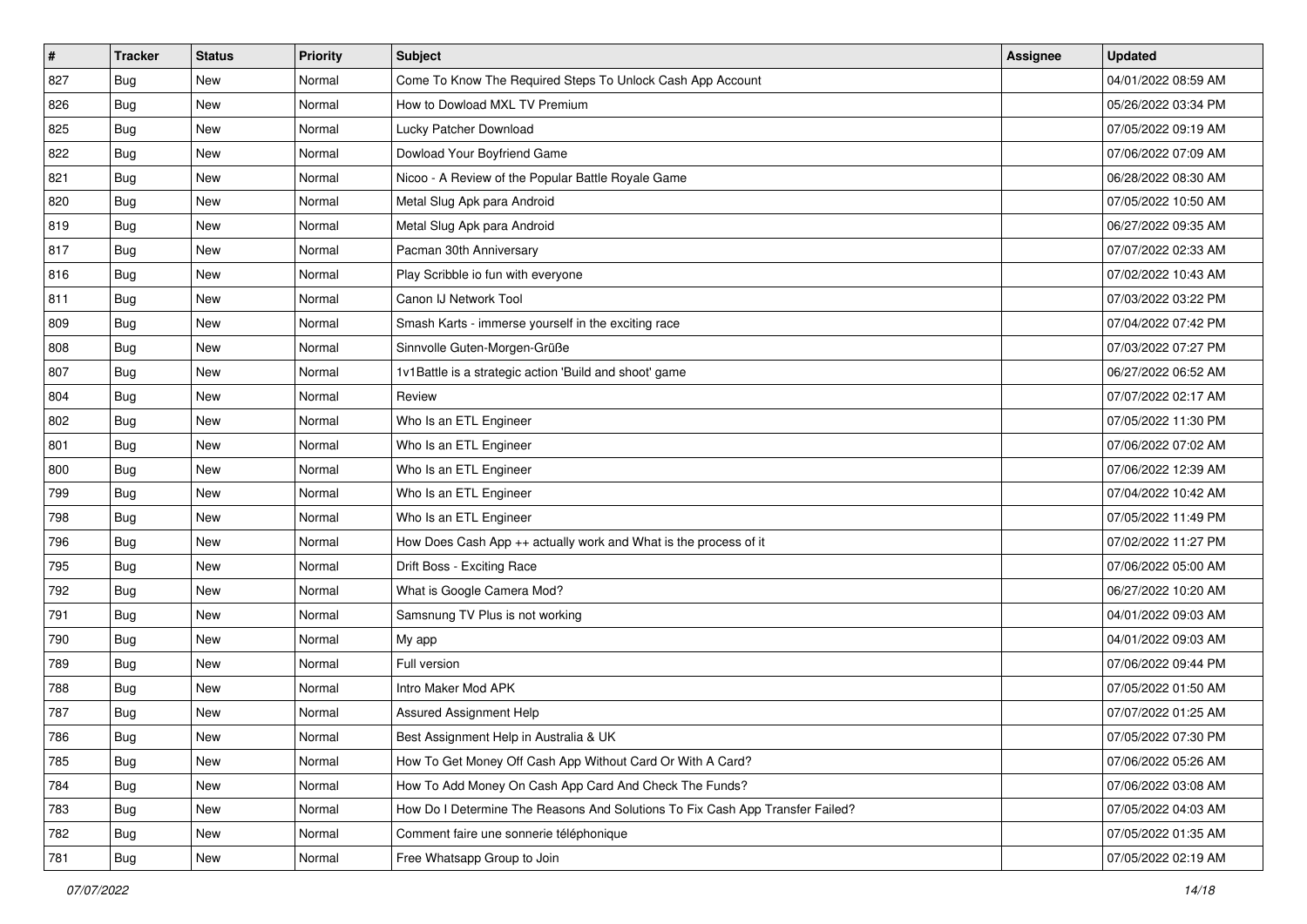| $\sharp$ | <b>Tracker</b> | <b>Status</b> | <b>Priority</b> | <b>Subject</b>                                                                                      | <b>Assignee</b> | <b>Updated</b>      |
|----------|----------------|---------------|-----------------|-----------------------------------------------------------------------------------------------------|-----------------|---------------------|
| 777      | Bug            | New           | Normal          | Obtain driving instructions using Google Maps.                                                      |                 | 07/06/2022 07:35 AM |
| 776      | Bug            | New           | Normal          | Wibargain                                                                                           |                 | 07/06/2022 01:36 AM |
| 775      | Bug            | New           | Normal          | cash app                                                                                            |                 | 02/14/2022 08:20 AM |
| 774      | Bug            | New           | Normal          | Follow proper initiatives                                                                           |                 | 07/05/2022 06:06 AM |
| 773      | Bug            | New           | Normal          | Spades - Play online free                                                                           |                 | 07/06/2022 12:39 AM |
| 772      | Bug            | New           | Normal          | united airlines baggage policy                                                                      |                 | 07/04/2022 12:27 AM |
| 771      | Bug            | New           | Normal          | united airlines baggage policy                                                                      |                 | 07/05/2022 09:19 AM |
| 770      | <b>Bug</b>     | New           | Normal          | Canon IJ Network Tool                                                                               |                 | 07/06/2022 12:15 PM |
| 769      | Bug            | New           | Normal          | check my cash app                                                                                   |                 | 07/06/2022 01:35 PM |
| 768      | Bug            | New           | Normal          | Where can you buy best jackets online?                                                              |                 | 07/04/2022 04:44 PM |
| 767      | Bug            | New           | Normal          | apkmod                                                                                              |                 | 07/05/2022 11:57 AM |
| 766      | Bug            | New           | Normal          | Pobreflix Mod APK Review                                                                            |                 | 07/04/2022 09:29 PM |
| 765      | Bug            | New           | Normal          | Follow proper initiatives to check my cash app                                                      |                 | 07/04/2022 07:06 PM |
| 764      | Bug            | New           | Normal          | What is available to see what I can watch HBO Max?                                                  |                 | 07/04/2022 12:11 PM |
| 762      | Bug            | New           | Normal          | How To Add Money To A Cash App Card If Struggling With Low Amount?                                  |                 | 06/29/2022 10:53 AM |
| 760      | Bug            | New           | Normal          | apkmod                                                                                              |                 | 06/27/2022 04:13 PM |
| 758      | Bug            | New           | Normal          | How Do I Study Consistently For Hours?                                                              |                 | 06/27/2022 12:49 AM |
| 757      | Bug            | New           | Normal          | Why Is Issue of Car Maintenance so Famous for the Consumers?                                        |                 | 04/01/2022 09:01 AM |
| 754      | Bug            | New           | Normal          | Cómo descargar tonos gratis de teléfono celular                                                     |                 | 07/05/2022 11:29 PM |
| 753      | Bug            | New           | Normal          | onlineessaygrader                                                                                   |                 | 06/28/2022 05:55 AM |
| 752      | <b>Bug</b>     | New           | Normal          | Plagerism checker                                                                                   |                 | 06/26/2022 06:33 PM |
| 750      | Bug            | New           | Normal          | Create a Report Template                                                                            |                 | 07/04/2022 04:40 PM |
| 749      | Bug            | New           | Normal          | The Best Bubble Shooter Game for Android                                                            |                 | 07/06/2022 11:51 AM |
| 748      | Bug            | New           | Normal          | Il y a quelques façons d'obtenir des sonneries gratuites pour votre iPhone                          |                 | 06/26/2022 11:24 PM |
| 747      | Bug            | New           | Normal          | How to Install Tyflex Plus on Your Android Device                                                   |                 | 07/07/2022 12:35 AM |
| 744      | Bug            | New           | Normal          | <b>Pixel Survive</b>                                                                                |                 | 06/28/2022 05:13 AM |
| 743      | <b>Bug</b>     | New           | Normal          | They promote 'pixel art' contests and a 'game jam' related to the work and figure of Carlos Casares |                 | 06/28/2022 12:04 PM |
| 742      | <b>Bug</b>     | New           | Normal          | How Long Does Cash App Support Take To Respond For A Better Support?                                |                 | 07/04/2022 11:48 PM |
| 741      | <b>Bug</b>     | New           | Normal          | <b>Blockchain Technology Solutions</b>                                                              |                 | 07/05/2022 07:25 AM |
| 739      | Bug            | New           | Normal          | law dissertation help                                                                               |                 | 06/27/2022 06:12 PM |
| 738      | Bug            | New           | Normal          | How Much Amount Do I Get Using The Referral Code For Cash App?                                      |                 | 06/27/2022 03:58 PM |
| 737      | <b>Bug</b>     | New           | Normal          | How Do I Talk To A Live Person At Facebook If Anything Is Doubtful?                                 |                 | 06/27/2022 09:59 PM |
| 736      | <b>Bug</b>     | New           | Normal          | I Want to Edit in My Website (transfer-factor.net) Unfortunately, Unable to Edit It                 |                 | 06/24/2022 07:32 AM |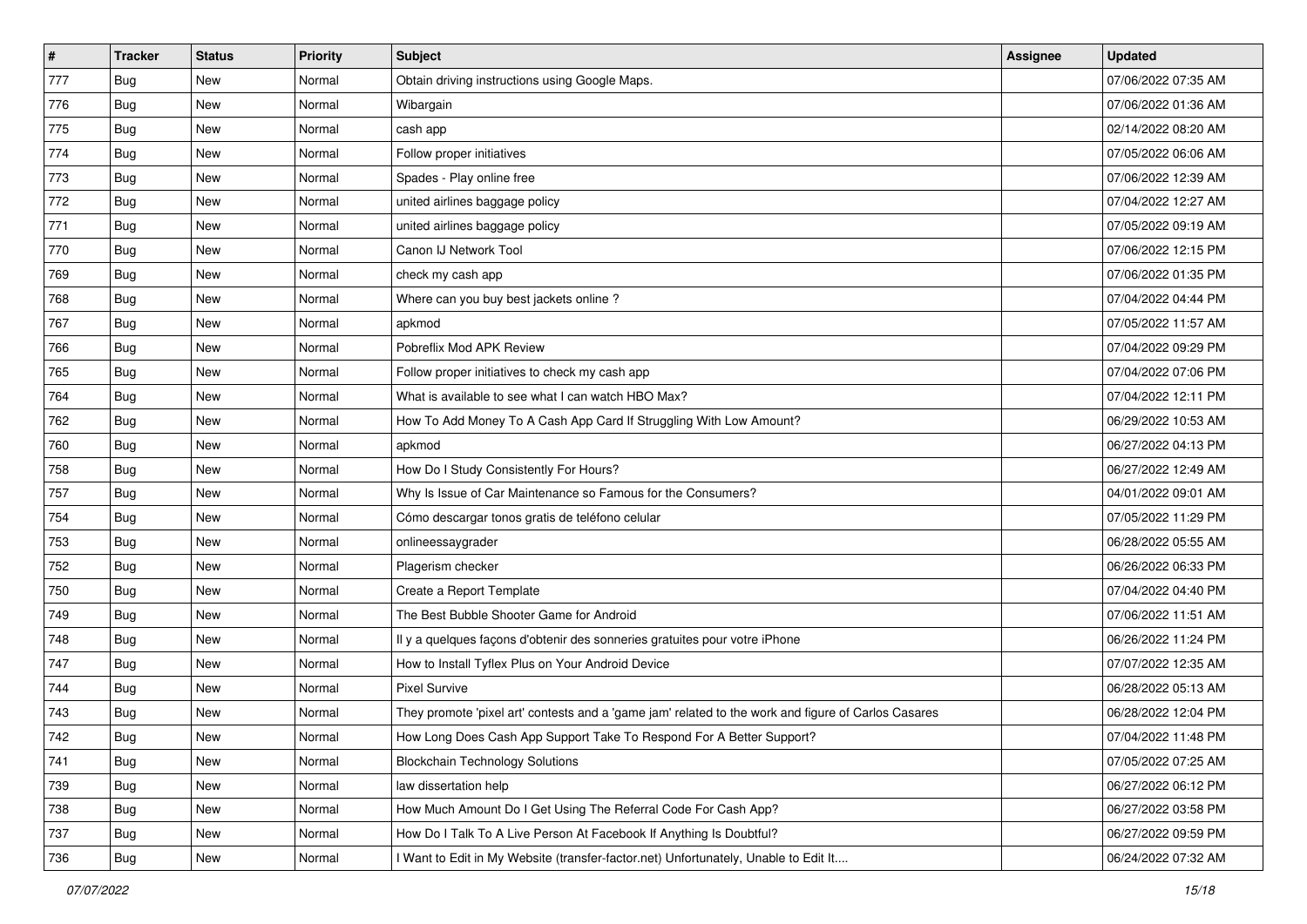| $\vert$ # | <b>Tracker</b> | <b>Status</b> | <b>Priority</b> | <b>Subject</b>                                                               | Assignee | <b>Updated</b>      |
|-----------|----------------|---------------|-----------------|------------------------------------------------------------------------------|----------|---------------------|
| 735       | Bug            | New           | Normal          | A quick fix of how to get money back from cash app stocks                    |          | 07/06/2022 03:00 PM |
| 734       | Bug            | <b>New</b>    | Normal          | DR. STRANGE: Multiverse of Scheduling Madness!                               |          | 06/28/2022 07:07 AM |
| 733       | Bug            | New           | Normal          | How does one go about getting a book deal?                                   |          | 06/28/2022 06:35 PM |
| 732       | Bug            | <b>New</b>    | Normal          | Get rectifications steps about why cash app transfer failed                  |          | 07/04/2022 12:38 PM |
| 731       | Bug            | New           | Normal          | Avail Of Cash App Customer Service If Unable To Down Cash App Mobile App?    |          | 07/06/2022 04:50 AM |
| 730       | Bug            | <b>New</b>    | Normal          | Canon IJ Network Tool                                                        |          | 07/05/2022 07:20 PM |
| 729       | Bug            | New           | Normal          | Canon IJ Network Tool                                                        |          | 06/28/2022 01:10 PM |
| 728       | Bug            | New           | Normal          | Will Cash App refund money if scammed? Hitches With Optimum Ease             |          | 07/05/2022 02:45 AM |
| 726       | Bug            | New           | Normal          | Mobile Application Development Services                                      |          | 07/06/2022 06:41 AM |
| 724       | Bug            | New           | Normal          | Dial Chime Customer support number for a quick response                      |          | 07/05/2022 01:50 PM |
| 721       | Bug            | <b>New</b>    | Normal          | Cómo instalar un Mod Apk                                                     |          | 07/05/2022 08:54 PM |
| 720       | Bug            | New           | Normal          | How does Cash App Phone Number provide a quick treatment?                    |          | 07/04/2022 12:42 PM |
| 719       | Bug            | <b>New</b>    | Normal          | How Do I Send \$5000 Through Cash App Account With Ease?                     |          | 07/06/2022 09:30 AM |
| 717       | Bug            | New           | Normal          | Disney Plus Apk - Watch Movies and TV Shows on Your Device                   |          | 07/04/2022 05:53 PM |
| 716       | Bug            | <b>New</b>    | Normal          | La celebración de un BabyShower.                                             |          | 07/05/2022 01:58 AM |
| 715       | Bug            | New           | Normal          | Puppy Playtime Descargar gratis                                              |          | 07/05/2022 11:53 PM |
| 714       | Bug            | <b>New</b>    | Normal          | Cuevana 3 Premium - Enjoy Your Favorite Movies and TV Shows on Your Smart TV |          | 07/06/2022 03:21 AM |
| 712       | Bug            | <b>New</b>    | Normal          | <b>Tips and Tricks</b>                                                       |          | 07/04/2022 07:57 PM |
| 711       | Bug            | New           | Normal          | Human Fall Flat Apk Download                                                 |          | 07/01/2022 01:14 AM |
| 710       | Bug            | <b>New</b>    | Normal          | Take Necessary Assistance If You Are Unable Activate Cash App Card           |          | 07/04/2022 04:59 PM |
| 709       | Bug            | New           | Normal          | How To Load Cash App Card At Walmart Without Having To Face Any Hassle?      |          | 07/05/2022 07:45 AM |
| 708       | Bug            | <b>New</b>    | Normal          | Efficient ways to proceed with the cash app dispute process?                 |          | 07/06/2022 02:00 AM |
| 706       | Bug            | <b>New</b>    | Normal          | How Can You Cancel A Cash App Payment Without Any Prior Information?         |          | 07/05/2022 03:46 AM |
| 705       | <b>Bug</b>     | <b>New</b>    | Normal          | wuxiaworld                                                                   |          | 07/04/2022 10:20 AM |
| 704       | Bug            | New           | Normal          | Reach support team of Chime Customer Service for instant help                |          | 07/05/2022 02:23 AM |
| 703       | Bug            | <b>New</b>    | Normal          | For real-time help, dial Facebook customer service number                    |          | 07/05/2022 02:40 PM |
| 702       | <b>Bug</b>     | New           | Normal          | Avail Chime Customer Service to know How To Get Chime Bank Statement         |          | 07/04/2022 05:58 AM |
| 701       | <b>Bug</b>     | New           | Normal          | Why Law Essay Helper UK is Necessary?                                        |          | 07/06/2022 05:01 AM |
| 700       | Bug            | New           | Normal          | Cómo descargar Poppy Playtime                                                |          | 04/01/2022 09:30 AM |
| 699       | Bug            | New           | Normal          | Would you be able to utilize Cash App Twitch?                                |          | 07/06/2022 03:00 PM |
| 697       | Bug            | New           | Normal          | How to Descargar Pura TV For Android                                         |          | 07/05/2022 03:29 PM |
| 696       | <b>Bug</b>     | New           | Normal          | How to Install the TuMangaOnline App                                         |          | 07/05/2022 05:37 PM |
| 695       | <b>Bug</b>     | New           | Normal          | Refer Listas IPTV Apk                                                        |          | 07/04/2022 02:19 AM |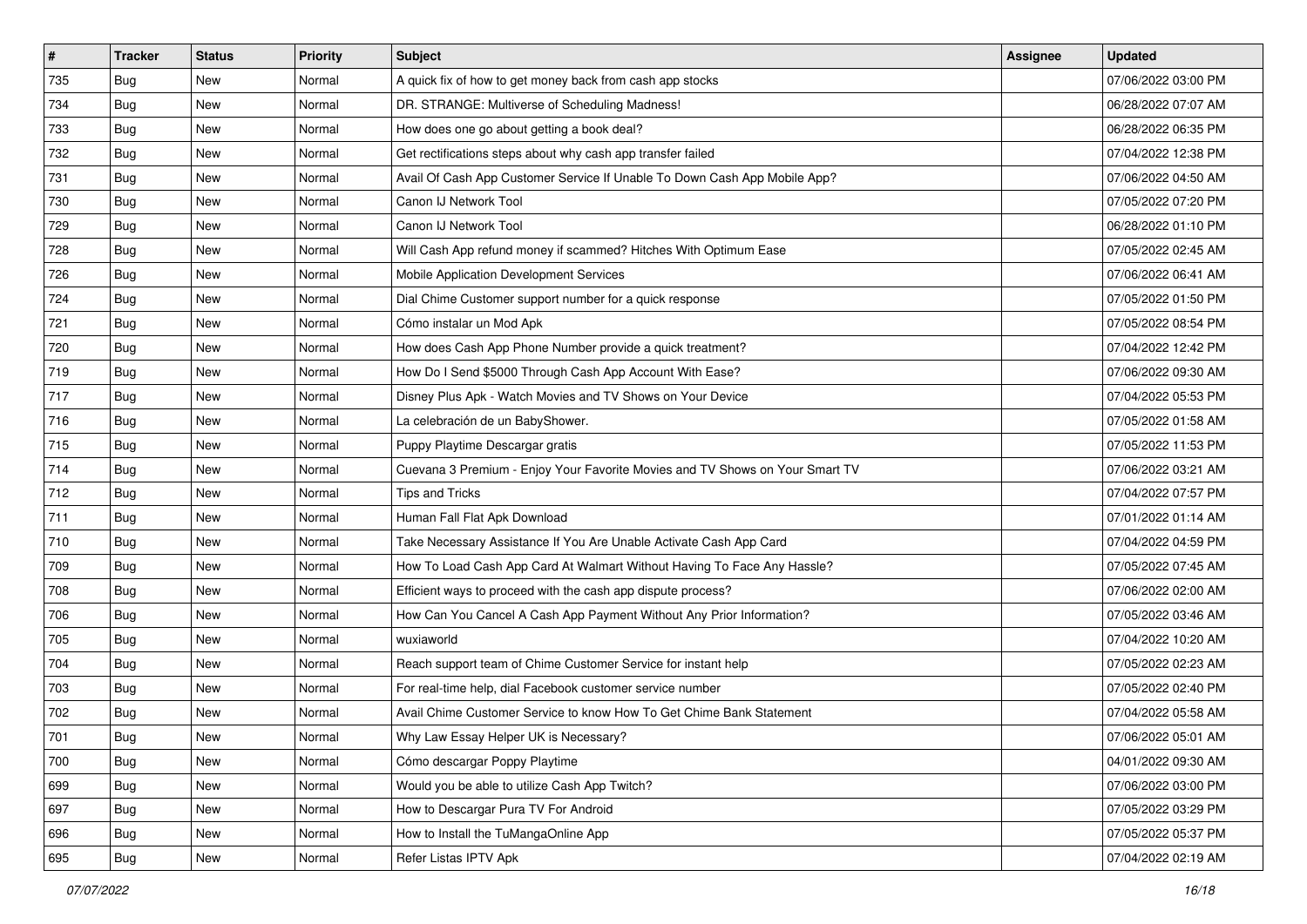| $\sharp$ | <b>Tracker</b> | <b>Status</b> | <b>Priority</b> | Subject                                                               | Assignee | <b>Updated</b>      |
|----------|----------------|---------------|-----------------|-----------------------------------------------------------------------|----------|---------------------|
| 692      | Bug            | New           | Normal          | Esports 888b                                                          |          | 07/06/2022 03:20 AM |
| 691      | Bug            | <b>New</b>    | Normal          | tea garden dublin                                                     |          | 04/01/2022 09:31 AM |
| 690      | Bug            | New           | Normal          | campervan hire                                                        |          | 07/05/2022 02:00 PM |
| 689      | Bug            | New           | Normal          | How to use twitch.tv/activate?                                        |          | 07/04/2022 12:58 PM |
| 688      | Bug            | <b>New</b>    | Normal          | How to use twitch.tv/activate?                                        |          | 07/05/2022 04:19 AM |
| 687      | Bug            | New           | Normal          | How to use twitch.tv/activate?                                        |          | 07/07/2022 01:37 AM |
| 686      | Bug            | New           | Normal          | Welcome To The Most Demandable Mahipalpur Escorts Agency              |          | 07/07/2022 12:50 AM |
| 684      | Bug            | New           | Normal          | Difference between paper map and online map                           |          | 07/04/2022 05:03 AM |
| 682      | Bug            | New           | Normal          | Does Facebook customer service live chat allow to speak with someone? |          | 07/05/2022 06:09 PM |
| 679      | Bug            | <b>New</b>    | Normal          | Word Finder helps you to play word games better                       |          | 04/01/2022 09:34 AM |
| 678      | Bug            | New           | Normal          | How to be a winner in buidnow gg                                      |          | 07/06/2022 10:43 AM |
| 677      | Bug            | New           | Normal          | Logo Design Services Near Me                                          |          | 07/05/2022 12:15 AM |
| 676      | Bug            | New           | Normal          | Does Facebook customer service live chat allow to speak with someone? |          | 04/01/2022 09:39 AM |
| 675      | Bug            | New           | Normal          | What Are Smart Tactics To Fix Cash App Transfer Failed Hurdles?       |          | 06/27/2022 09:51 AM |
| 673      | Bug            | New           | Normal          | Learn the basics of pixel art - Clear grid                            |          | 07/06/2022 01:32 PM |
| 672      | Bug            | New           | Normal          | The easiest way to delete ringtones on iPhone                         |          | 07/04/2022 01:22 PM |
| 670      | Bug            | New           | Normal          | JTWhatsApp Apk - The New and Improved WhatsApp                        |          | 07/04/2022 03:20 PM |
| 668      | Bug            | New           | Normal          | Get to know Cash App Refund Process here                              |          | 07/05/2022 05:09 PM |
| 667      | Bug            | New           | Normal          | What Is a Ringtone?                                                   |          | 07/04/2022 09:55 AM |
| 666      | Bug            | New           | Normal          | 470+ pages à colorier de Noël                                         |          | 07/06/2022 01:35 PM |
| 664      | Bug            | New           | Normal          | Tea TV Apk Download - The Best Way to Watch Movies Offline            |          | 07/06/2022 09:58 AM |
| 662      | Bug            | New           | Normal          | Oreo TV Download - The Easiest Way to Watch Live TV                   |          | 07/05/2022 12:10 PM |
| 661      | Bug            | <b>New</b>    | Normal          | Turbo VPN MOD APK Download                                            |          | 07/05/2022 11:24 AM |
| 660      | Bug            | New           | Normal          | Anchovies Nutrition Facts And Health Benefits                         |          | 04/01/2022 09:40 AM |
| 659      | Bug            | New           | Normal          | Olive Oil Properties And Health Benefits                              |          | 07/04/2022 06:06 PM |
| 658      | Bug            | New           | Normal          | Watermelon Nutrition Facts And Health Benefits                        |          | 07/05/2022 12:28 PM |
| 657      | <b>Bug</b>     | New           | Normal          | Coconut Nutrition Facts And Health Benefits                           |          | 07/04/2022 11:24 AM |
| 656      | i Bug          | New           | Normal          | Kiwi Nutrition Facts And Health Benefits                              |          | 07/05/2022 04:52 AM |
| 655      | Bug            | New           | Normal          | <b>Eggplant Health Benefits</b>                                       |          | 07/05/2022 10:20 PM |
| 653      | Bug            | New           | Normal          | Jujube (Jinjoles): Properties And Health Benefits                     |          | 07/02/2022 08:17 PM |
| 652      | Bug            | New           | Normal          | Sesame Health Benefits                                                |          | 07/03/2022 12:28 PM |
| 651      | <b>Bug</b>     | New           | Normal          | Salmon Health Benefits                                                |          | 07/05/2022 12:09 PM |
| 650      | <b>Bug</b>     | New           | Normal          | <b>Cherries Health Benefits</b>                                       |          | 07/05/2022 11:57 PM |